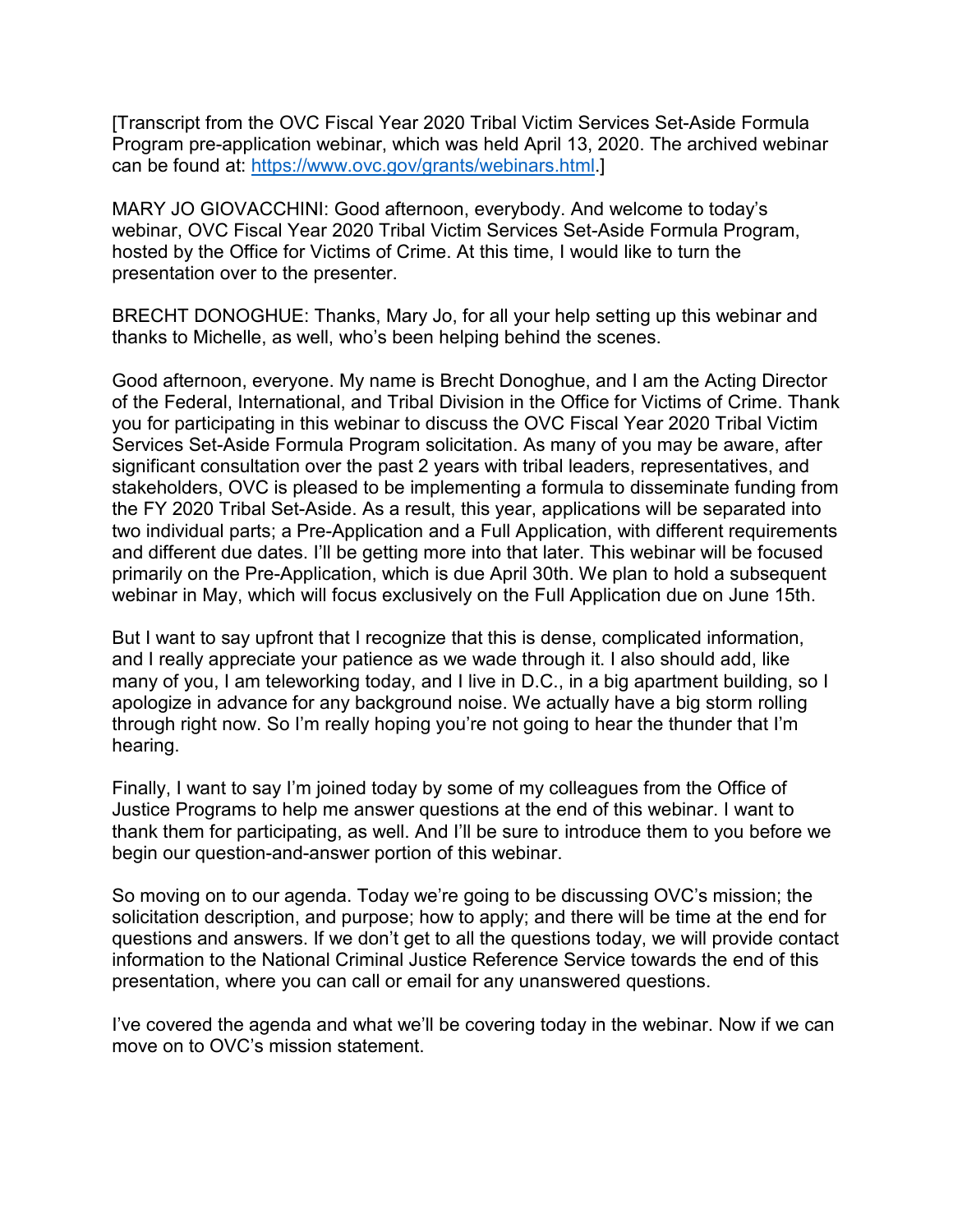OVC--Actually, I should start by saying I find it really helpful, before we get into all the technical details of this particular program, to just reflect on OVC's mission for a moment. OVC is committed to enhancing the nation's capacity to assist crime victims and to provide leadership in changing policies and practices to promote justice and healing for all victims of crime.

Now, however, the technical details begin. Let's turn our attention to the FY 2020 Tribal Victim Services Set-Aside Formula Program solicitation.

First, if you've not already done so, I would strongly recommend that you find a version of the solicitation available for reference. We will be going over the solicitation page by page, and I think it'd be really helpful for you to be able to make notes in the solicitation based on what I'm saying on any particular page. The easiest place to find it is on the OVC website, Tribal Set-Aside webpage. You can type in that long link at the top of this slide, or what you can do is simply Google ["OVC FY 2020 Tribal Set-Aside,](https://www.ovc.gov/news/tribal-set-aside.html)" and it should be the first or second link in the search results.

So, this solicitation builds on OVC's prior Tribal Victim Services Set-Aside Discretionary Funding Program created in Fiscal Year 2018 to improve services for victims of crime in tribal communities. As I mentioned at the beginning, interested tribal applicants will be required to submit two pieces to their application. A Pre-Application with eligibility and population information will be due by 8:00 p.m., Eastern, on Thursday, April 30th. And a Full Application, if and when OVC notifies you that you are eligible to apply for a specified award amount, will be due 8:00 p.m., Eastern, on Monday, June 15th. These dates are critical. So please be sure to jot them down or underline them in the solicitation so that you remember them.

The following entities are eligible to apply: federally recognized Indian tribes, tribal designees, or tribal consortia consisting of two or more federally recognized Indian tribes. Please note that Indian tribes means any Indian tribe, band, nation, or other organized group or community, including any Alaska Native Village, regional, or village corporation as defined in or established pursuant to the Alaska Native Claims Settlement Act, which is recognized as eligible for the special programs and services provided by the United States to Indians because of their status as Indians. Designees and consortia may apply, only if they're applying on behalf of a federally recognized Indian tribe or multiple tribes. And designees and consortia must include documentation that demonstrates, as a legal matter, that designees or consortia have the requisite authorization from the tribes for which they're applying that they have--that they are- that they can apply on their behalf. There's more information about the Tribal Authorizing Resolution in [OJP's Grant Application Resource Guide](https://www.ojp.gov/funding/Apply/Resources/Grant-App-Resource-Guide.htm#tribalAuthorizing) link in the solicitation.

Please keep in mind that a tribe may submit only one under--only one application under this solicitation. An application may cover multiple tribes. For example, consortia may apply on behalf of their member tribes; however, each consortium is responsible for ensuring that its member tribes have not submitted their own individual applications. If a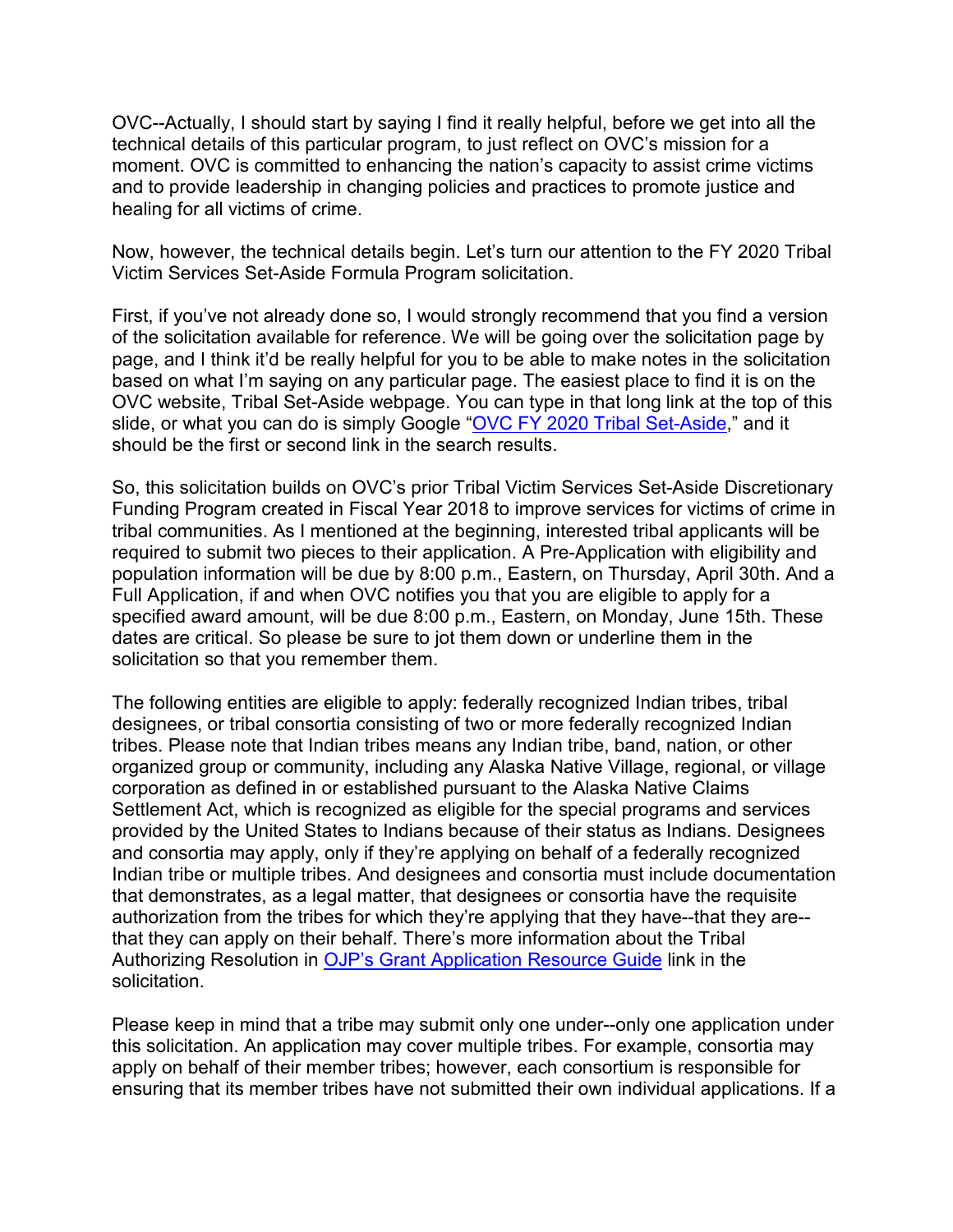designee or consortium applies on behalf of a federally recognized tribe that also has submitted an individual application, OVC will deem the federally recognized tribe as the eligible applicant, and the designee or consortium funding will be correspondingly reduced.

So, this slide summarizes the important eligibility information I just covered. And it also is an important reminder for those applicants who already have victim services programs in place or who may already be receiving DOJ, OVC, or state grants, that the activities proposed under this request for funding must be different and distinct from the activities and expenses currently being funded from other sources. While expansion of an existing or continuing program that is about to end… Sorry. While expansion of an existing program, or continuing a program that is about to end, that's both fine. But you cannot propose activities that are identical to activities that are already funded. So, for example, if you have a child abuse program and you have a social worker, you cannot fund the exact same social worker for the exact same hours, if you already have funding in place.

So, again, those important Pre-Application deadlines that I'm just going to keep pounding: the Pre-Application is due at 8:00 p.m., Eastern Time, on Thursday, April 30, 2020. The Full Application is due at 8:00 p.m., Eastern Time, Monday, June 15, 2020. We strongly encourage applicants to submit their applications at least 72 hours prior to the application due date. This will allow time for the applicant to receive a validation message from GMS that their application has been submitted successfully or to correct in a timely fashion any issues they may encounter while applying.

So as I said at the top of the presentation, OVC will allocate the FY 2020 funding by an interim discretionary administrative formula. This formula was created with significant input from tribal leaders and from the information gathered from multiple consultations and listening sessions.

The Pre-Application, due on April 30th, consists of just three parts, which will be discussed in greater detail when we get to the slides that focus on what an application should include. But they are, in brief, a Population Certification form; a Tribal Resolution, consortium bylaws, or other documents of authority to apply on behalf of tribes. Please note, this is only required for designees and consortia. If you are a federally recognized tribe applying as a federally recognized tribe, you do not need a resolution to apply. Finally, you will need to submit a Financial Management and System of Internal Controls Questionnaire. This is the form that many of you, who are already OVC grantees, will be familiar with. It's required of all OJP grantees.

Before I speak about the Population Certification form, I'm going to jump ahead a bit, on page 7 of the solicitation. For those… So, for those of you following along in the solicitation, please jump down to where we start to talk about the formula. I want to explain the formula that OVC developed to disseminating funding. And I think it will be useful for you to have a sense of how the formula will be calculated to understand why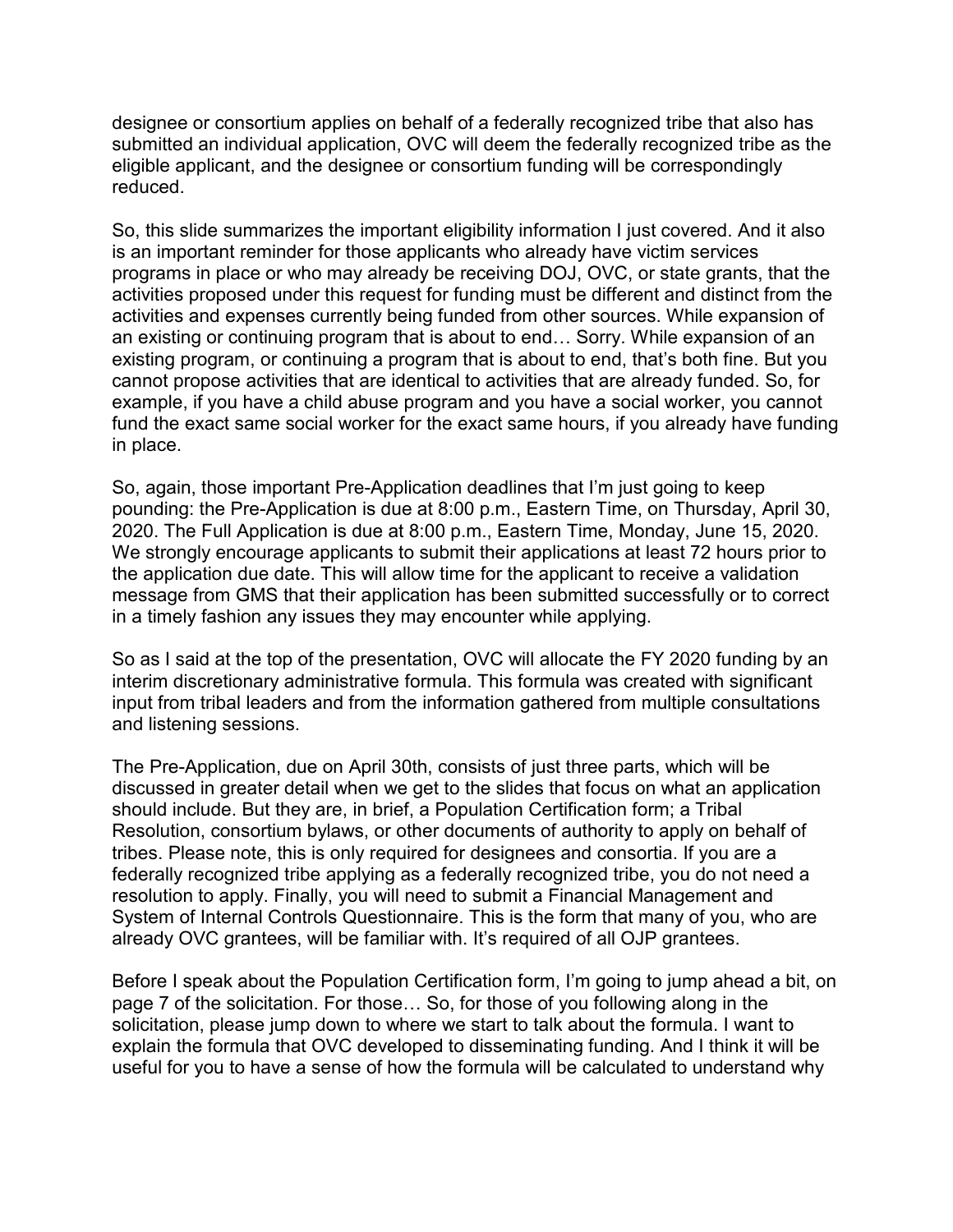we are asking for the information that we're asking for on the Population Certification form.

OVC will allocate a proportion of the total FY 2020 tribal set-aside funding to provide a base amount of funding to each tribe that applies. This amount will be adjusted depending on the number of tribes that apply. If additional funds remain after we distribute this base amount to each tribe, a percentage of the remaining funds corresponding to one of eight population tiers, which are listed in the solicitation and which I will show you in just a second, will be added to the base amount of each tribe.

So the eight population tiers to which tribes can certify were recommended by tribal leaders and representatives in recent OVC tribal consultations. In addition to certifying to a tier, each tribe under consideration for funding must also provide their tribal population number. The population number provided by tribes will be used as part of the formula to ensure that the balance of funds is distributed equitably across these tiers, such that each tier receives an amount proportionate to the total population of that tier compared to the total population of all applicants who apply.

Please keep in mind that each tribe's formula allocation will be calculated individually; however, tribes may opt to sum their respective formula allocations and apply as a tribal consortium. Regardless of whether the applicant is a single tribe, a designee, or a consortium of multiple tribes, all awards will be capped at \$3 million, and funds in excess of that amount will be allocated to other tribes who are under the cap in accordance with the tier percentages. Also, as I mentioned earlier, if a designee or consortium applies on behalf of a federally recognized tribe that has also submitted an individual application, OVC will consider the federally recognized tribe to be the eligible applicant, and the designee or consortium allocation will be correspondingly reduced.

Now moving back up to the top of page 7 in the solicitation, this Population Certification is a fillable pdf form, which applicants will use to provide their population information. It is available in Appendix C of the solicitation. And you can also find it online, at a link available in the solicitation, and we will also provide the link later in this presentation. Each applicant, regardless of whether they are submitting on behalf of only themselves or on behalf of multiple tribes, should submit only one Population Certification form. In most cases, there should be sufficient space in the table on page 2 of the form to include the tribe or tribes' population, population tier, and the basis of the population number and tier for every tribe on whose behalf the applicant is applying. There's a table on page 2, and there's over 30 rows in that table. So unless you are a consortium applying on behalf of more than 30 tribes, please only submit one Population Certification form. If you are a consortium applying on behalf of more than 30 tribes, then you are welcome to submit two forms.

OVC will be accepting a tribe's own certification as to its population number and tier. And we use the certified population number unless OVC has reason to believe that it is inaccurate. Tribes, or applicants applying on behalf of tribes, must briefly explain how they determined their population number and subsequent tier, and maintain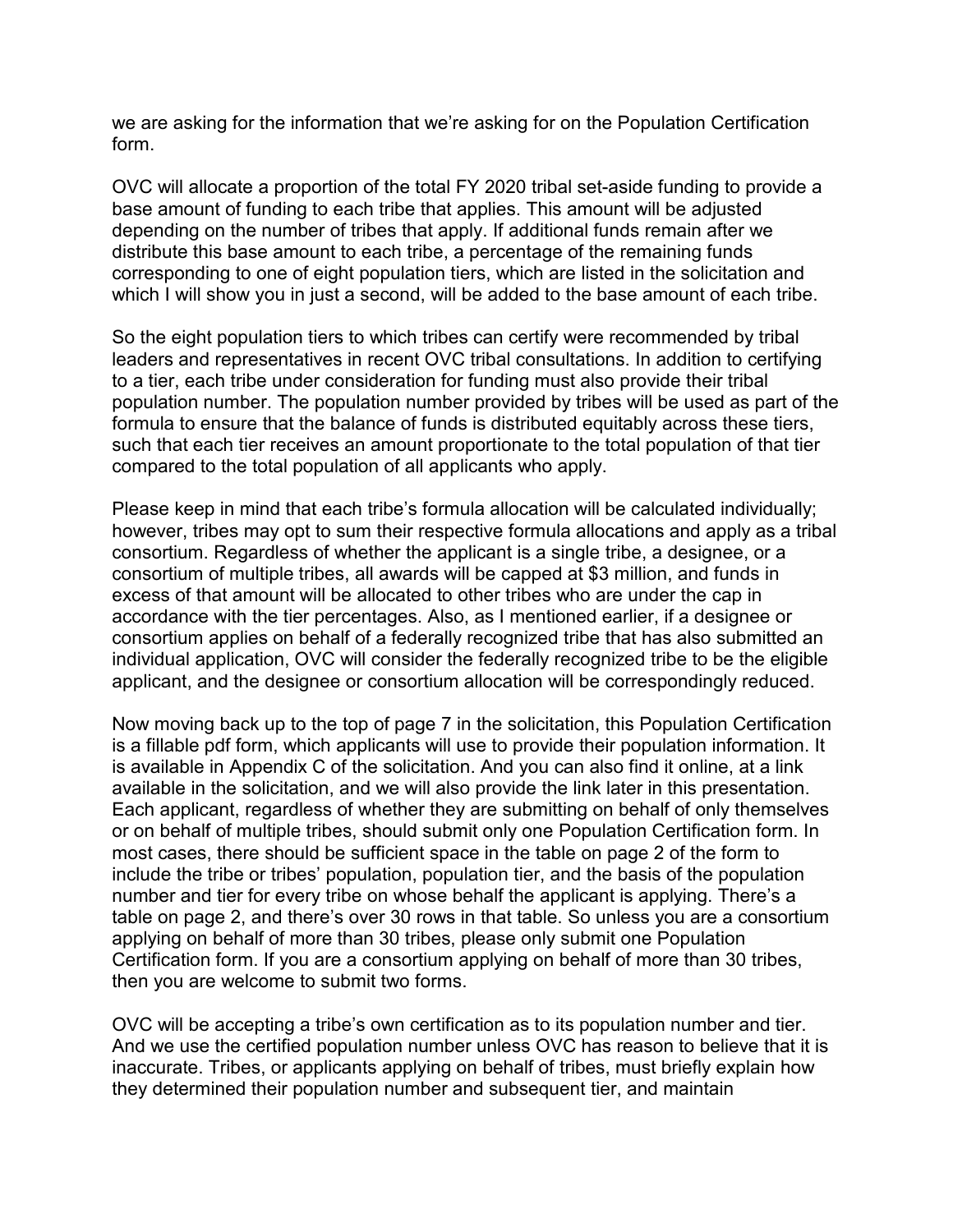documentation in their own files supporting the certification. The supporting documentation will be subject to review by OVC Grants Management staff and/or auditors, such as the Department of Office of--the Department's Office of the Inspector General. Inadequate documentation to support the tribe's tier certification could be a basis for questioning costs, and OVC may take appropriate remedies, such as requiring a return of funding.

Please be aware that OVC's funding allocations will not only be provided to each applicant, but they will also be posted publicly on the OVC website. In general, OVC suggests using a population number that is well-established for the applicant tribe and that there's a reasonable relation to the victim services that the tribe anticipates providing. OVC suggests that tribes use one of the following as the basis for their certification, but we'll accept others: tribal resident population, tribal enrollment, service population. OVC at its discretion may request additional information to understand the basis of the population certification. If an applicant specifies a number or tier which OVC has reason to question, OVC may place the tribe in the appropriate tier based off of the best available federal data source as determined by OVC, such as U.S. Census data.

Here's an important note for all applicants. If an applicant does not provide either a population number or specify an applicable population tier (or certifies a population of zero), the applicant will be deemed ineligible and will not receive an allocation for funding.

If you need assistance understanding what is required in the population certification or in filling out the form, OVC's current tribal Training and Technical Assistance providers are available to assist with this specific requirement of the solicitation. Please be aware we got special dispensation for them to help with this, and this is the only part of the application they can help with. But I think they can be of valuable assistance to those of you who may need some help filling out the Population Certification form. If you are a current OVC grantee and you would like assistance, please contact your OVC TTA provider, which should be either Unified Solutions or Fox Valley Technical College. If you are not sure who your TTA provider is, please contact your grant manager who can put you in contact with them. If you are a new applicant and not a current OVC grantee, please email [OVCtribalsetaside@ojp.usdoj.gov](mailto:OVCtribalsetaside@ojp.usdoj.gov) and we will direct you to someone who can assist you.

Upon receipt of all Pre-Applications on April 30th, OVC will review applicants, determine allocations, and communicate budget allocation amounts to eligible applicants. We're expecting--This will take about 2 weeks, so you should be looking for an email about May 15th. This is very important that this email notification will be going to the people listed as the point of contact and the authorizing representative on your award. So please be sure they're aware, they need to be keeping their eyes on their inbox to get their notification. The funding amounts will also be posted on the [OVC Tribal Set-Aside](https://www.ovc.gov/news/tribal-set-aside.html)  [webpage.](https://www.ovc.gov/news/tribal-set-aside.html)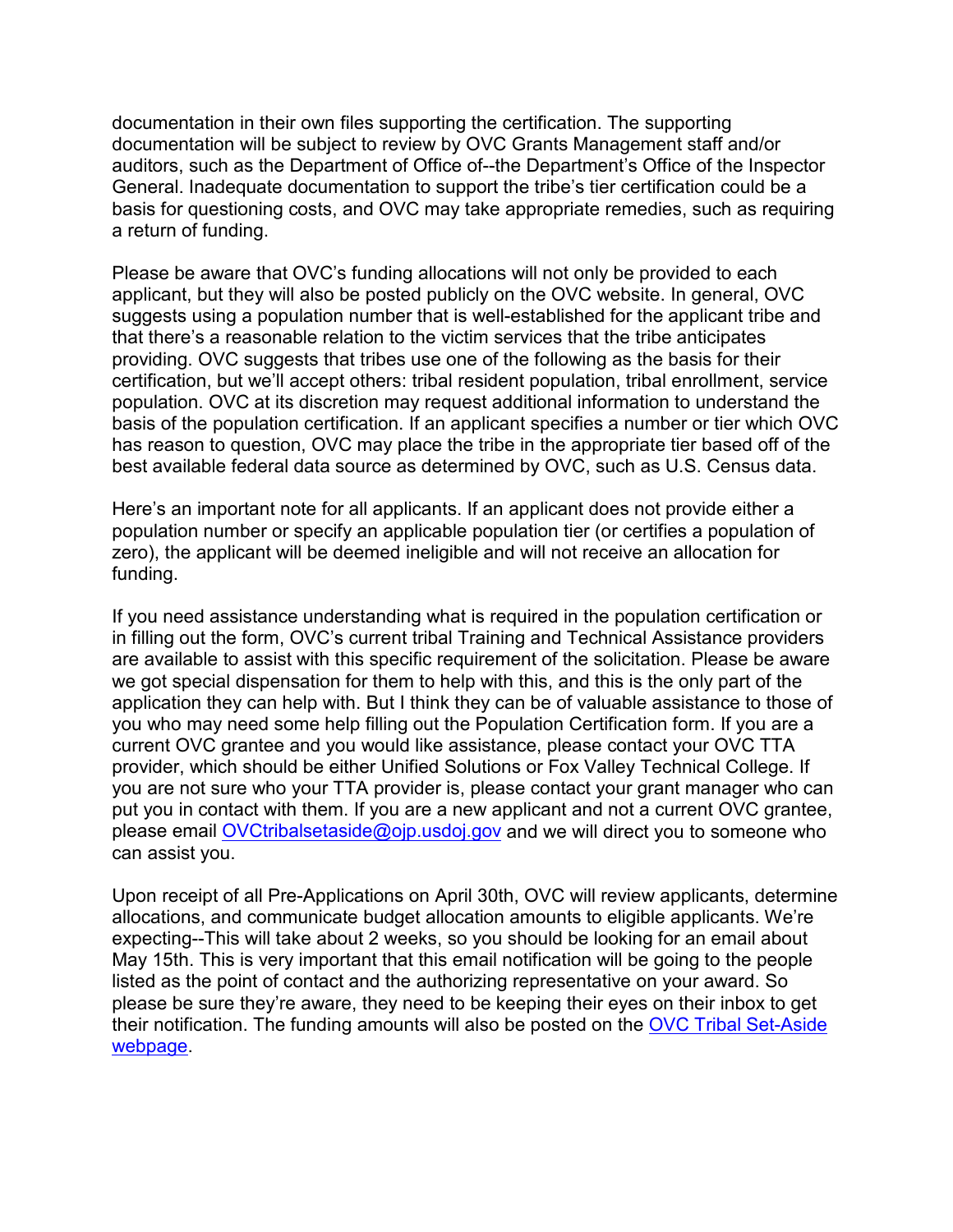Applicants who receive an email notification from OVC telling them they are eligible and directing them to their funding allocation will be required to submit Full Applications and budgets in GMS describing how they plan to use their funds by the deadline of 8:00 p.m., Eastern, on Monday, June 15th. Upon receipt of the Full Applications, OVC will assess applicants for pre-award risk, high-risk status, and the budgets will be reviewed to identify any unallowable costs. OVC anticipates that applications that propose unallowable or out-of-scope activities or that submit deficient budgets will be awarded with conditions withholding access to funds until the deficiencies are corrected.

So now, that brings us to the end of eligibility in the formula allocation process. Let's switch gears to the overall goal of the program, which is to provide support to tribal communities to improve services for victims of crime.

Activities being proposed must be focused on providing services to victims of crime. They should aim to fill a need or address an issue that results from a person's victimization. Examples of the types of activities that are typically funded are included on this slide. They include things such as strategic planning, victim services programs, and other activities needed to address the needs of crime victims in tribal communities. What you'll hear me say multiple times in this presentation is that a comprehensive list of Allowable and Unallowable Costs can be found in Appendix A of the solicitation. I would suggest to you that as you develop your budget, you have that list next to you so you're just referencing it to be sure that you are--everything you're including in your budget is allowable.

And now another important note, if funded, grantees will be able to access Training and Technical Assistance through an OVC-designated national TTA provider to help support tribes to successfully carry out aspects of their OVC-funded programs. However, as request--However, as request, sorry. [Chuckles] However, grantees are also permitted to secure their own TTA upon consultation with their OVC Program Manager.

So the award range will be based on the designated formula. The start date must be January 1, 2021. The end date can be determined by the applicant and can be up to 5 years. If an applicant opts to apply for a project period of less than 5 years, please submit your desired project period in 1-year increments. Meaning regardless of the year--regardless of the year, the period should end on December 31st. So, for example, a 1-year period would end on December 31, 2021. The next, the 2-year period, December 31, 2022, and so on. OVC expects to make awards under the solicitation as grants. And you can take a look at the "Administrative National Policy and Other Legal Requirements" section of the [OJP Grant Application Resource Guide](https://www.ojp.gov/funding/Apply/Resources/Grant-App-Resource-Guide.htm#otherLegalRequirements) for additional information about what that means.

So this slide briefly summarizes the costs and activities that are statutorily prohibited under the Victims of Crime Assistance Act. If you include a request for these costs or activities in your application for funding, your access to funding will be frozen until a revised budget can be submitted with the unallowable costs removed. Please also be aware that this list is not exhaustive. There are other costs and activities that are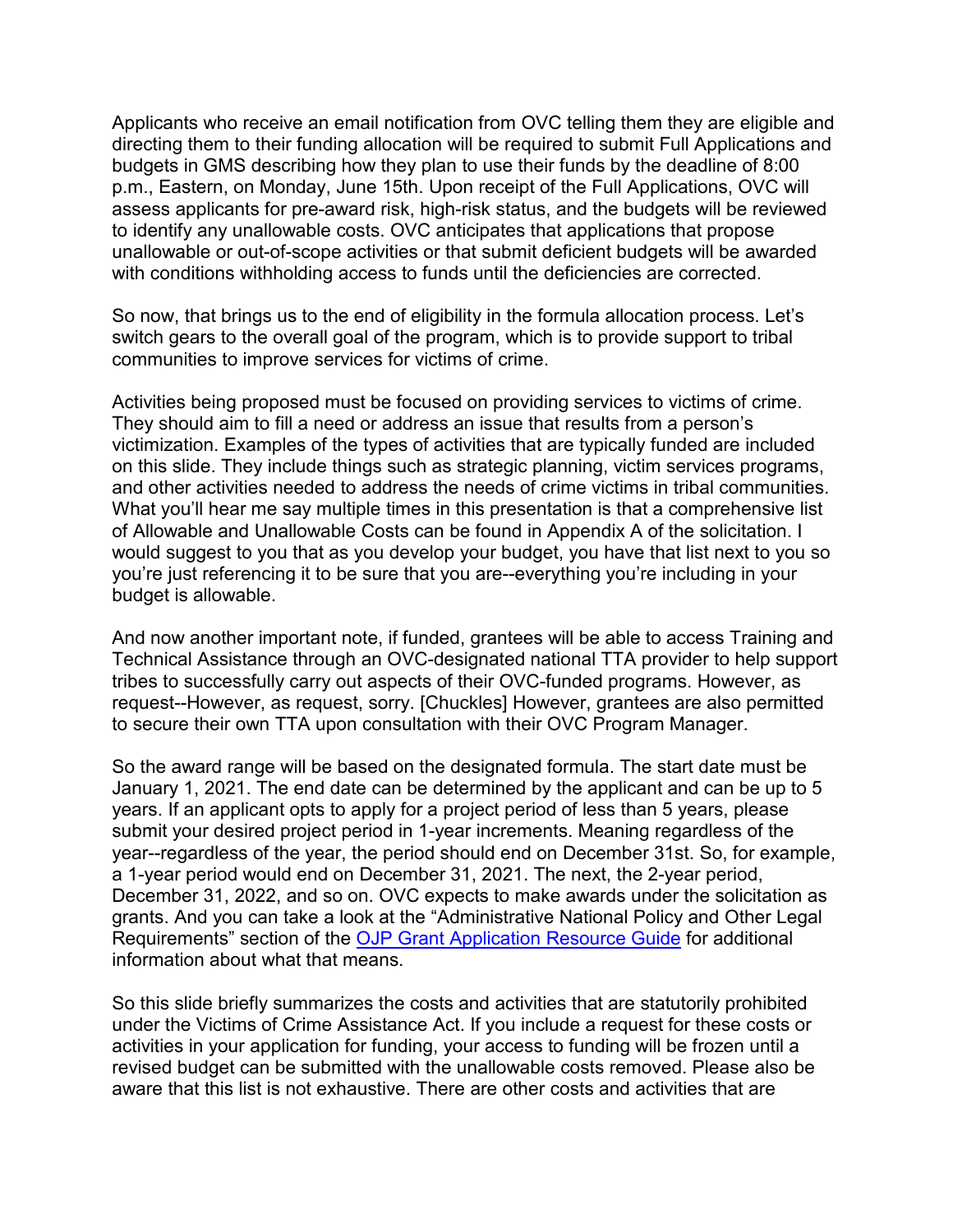generally prohibited by other federal laws, policies, and regulations. For example, using award funds for lobbying or using award funds to pay for grantwriting activities that you should avoid including in your budget. Please, again, please refer to Appendix A in the solicitation for more information as to what is, and is not, allowable.

So moving on to Required Documents. These are the documents your application must include either to be considered for funding or to access your funding once awarded.

The items listed on this slide absolutely must be included in your application. We say this because if you do not have these documents included in your application, your application will not be considered for funding. So for your Pre-Application submission, which is due in April, please make sure you include the Population Certification form- and be sure you fill out all 3 pages. And if you are a designee or consortium, you must include a Tribal Resolution or documentation of authority to apply. For the Full Application due in June, applicants must include a Project Narrative, a Budget Detail Worksheet and Narrative. And all these documents are referenced on page 11 and described in the solicitation.

So this slide shows the full list of items that need to be submitted before you access any funding from OVC. These are the things that if you don't include, it can delay your access to funding. I would encourage you to review the checklist at the end of the solicitation for guidance and to reference the [OJP Grant Application Resource Guide](https://www.ojp.gov/funding/Apply/Resources/Grant-App-Resource-Guide.htm) for details on submitting these items.

I'm going to walk through more specifics of each of the required elements of both the Pre-Application and the Full Application. However, as I noted at the beginning, this webinar is focused primarily on the Pre-Application submission. We will be holding at least one additional webinar in May, focused in more depth on the requirements of the Full Application.

So, again, I told you I was going to keep mentioning those deadlines. The first important reminder is the first deadline, which is April 30th for the Pre-Application.

So GMS takes information from the applicant's profile to populate the fields of what we call an SF-424 form. An applicant with a current, active award must ensure that its GMS profile is current. If the profile is not current, for example, if a tribe's legal name or address has changed, the applicant should submit a Grant Adjustment Notice updating the information in its GMS profile prior to submitting an application to be sure that the information you provide us is accurate. Because this year applicants are being required to submit a Pre-Application before a Full Application is submitted, the process is a little bit unusual. So please be sure to reference the solicitation and, in particular, pay special attention to Appendix D, "The Guide to Submitting a Pre-Application in GMS" for stepby-step instructions on how to apply.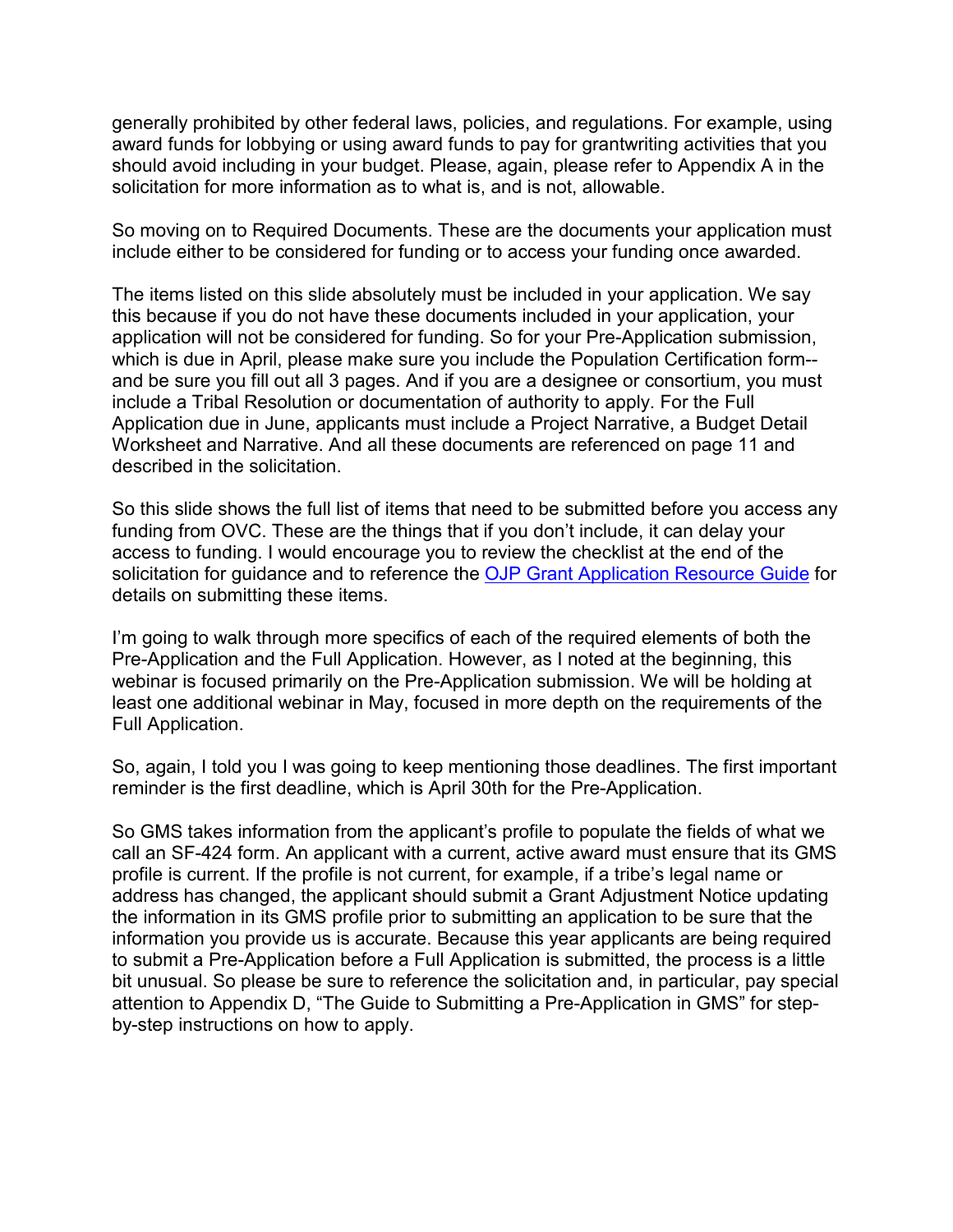A couple of important things to note: be sure that the type of application you select in GMS is "New." While there is an option in GMS that says "Pre-Application," that is not the type of award you want to select, so please be sure to select "New."

And then for the Pre-Application, please put a 1-year project period. Once you receive your funding allocation amount from OVC in May, you will be able to revise this up to 5 years. But for the Pre-Application, we ask that you input 1 year.

Also for Pre-Application, please put in \$1.00 for the federal funding on the SF-424. You will be asked to revise this amount to match your funding allocation once the formula has been run and you receive your allocation amount. But since the GMS system cannot accept requests for \$0, we need you to input \$1.00 in the federal funding request when you submit the Pre-Application.

Finally, make sure that the individual identified as the authorized representative on the form is someone who has the authority to accept a federal award and all of its obligations on behalf of your tribe or organization.

So this is information we already covered, but it bears repeating because it's so important for ensuring you are eligible for funding. In order to obtain population data upon which to run the formula, OVC is requiring each applicant to submit one Population Certification--it's the fillable pdf in Appendix C of the solicitation--on which it will certify for itself, if a tribe, or for each tribe on behalf of which it applies if it's a consortia or a designee; the population number; the population tier; and a brief explanation of the basis for the population number and tier. If an applicant does not provide either a population number, applicable population tier, or specifies a population as zero, the applicant will be deemed ineligible and will not receive an allocation for funding. Also not noted on this slide but as mentioned earlier, if a consortium does not provide either a population number or a population tier for one or more of the tribes listed as member tribes, that tribe or tribes will not be counted towards the total sum of the consortium's application. The applicant official who submits the grant applicant in GMS is the certifying official for the Population Certification. Additional information about the requisite supporting documentation is detailed in the solicitation.

So the Population Certification pdf can be downloaded at the website listed on this slide. This website actually includes a list of all of the important forms and guidance related to the solicitation. [\[https://grants.ojp.usdoj.gov/TVSSA/\]](https://grants.ojp.usdoj.gov/TVSSA/) So definitely copy and paste it or jot it down so that you can reference it as you go to submit your application. You can also use Appendix C of the solicitation; the Population Certification Form is available there as well. But if you do that, please be sure to save the 3 pages of the form as a separate file. What we don't want you to do is upload the entire solicitation into GMS. Just extract those 3 pages, save them as a separate file, and go ahead and fill out that pdf. Be sure to include information in all relevant fields of the form. On the first page, please be sure to include your applicant name, the certification date, and the type of applicant applying--a federally recognized tribe, a designee, or a consortium.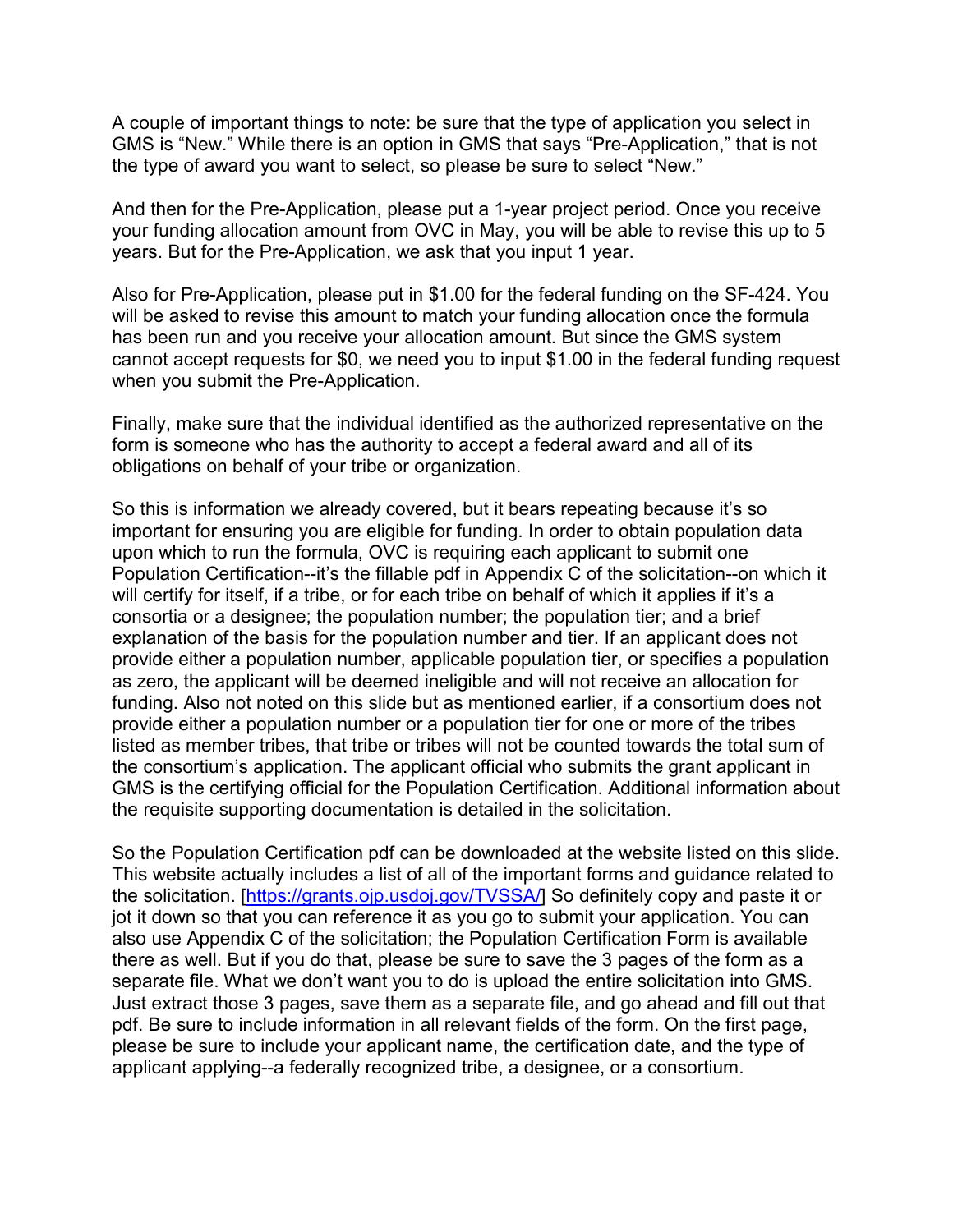The second page is where you really will be including the most important information, the name of the tribe or tribes whose populations you are certifying. This may or may not be the same as the applicant name, depending on whether a tribe is applying directly or via a designee or consortium. The information required also includes the tribe or tribe's population, their respective tier--and, remember, the tiers can be found in the solicitation and on the first page of the form--and a very brief explanation of how you determined the population. Please keep in mind, we are really not looking for paragraphs here. This can be a sentence, 2 sentences. If you use--the tribe--If you're using tribal enrollment data, you can just say that. That's perfectly sufficient. If you are using Census data, just say that. Also remember that if you're a consortium who's applying, you must provide this information for all tribes whose allocations you intend to sum for your overall total. Finally, please keep in mind that while OVC is not requiring applicants to submit the documentation supporting the population data submitted in the certification or the documentation of their certifying official's authority to submit the data for each tribe for which they're applying, this documentation must be retained on file. Please see page 13 of the solicitation for more detailed information about what is required.

So moving on to the Tribal Resolution. A tribe, tribal organization, or tribal designee that proposes to provide direct services or assistance to residents on tribal lands--you know what? That was a mistake. Sorry. Scratch that.

It's not--It's a tribal organization or tribal designee, not a tribe. Tribes do not need to submit Tribal Resolutions. My notes are incorrect. Sorry about that.

But anyone applying on behalf of a tribe, such as a designee or consortium that proposes to provide direct services or assistance to residents on tribal lands, should include in their Pre-Application a Tribal Resolution, affidavit, or other documentation as appropriate that demonstrates, as a legal matter, that the applicant has the required authorization from the tribe to implement the proposed project. In those instances when an organization or consortium of tribes applies for an award on behalf of a tribe or multiple specific tribes, the application should include appropriate legal documentation from all tribes that would receive services or assistance under the award. A consortium of tribes for which existing Consortium Bylaws allow action without support from all the tribes in the consortium, such as without an authorizing resolution, may submit instead a copy of its Consortium Bylaws or other legal documentation with the application that shows they are authorized to apply.

Finally, every OJP applicant is required to download, complete, and submit the OJP [Financial Management and System of Internal Controls Questionnaire.](https://ojp.gov/funding/Apply/Resources/FinancialCapability.pdf) You can find that questionnaire at the link listed on this page. You can also find it on the link we provided earlier to all of the helpful guidance for this particular solicitation. You should be sure to reference the [OJP Grant Application Resource Guide](https://www.ojp.gov/funding/Apply/Resources/Grant-App-Resource-Guide.htm#financialManagement) for additional information and submission instructions about this questionnaire.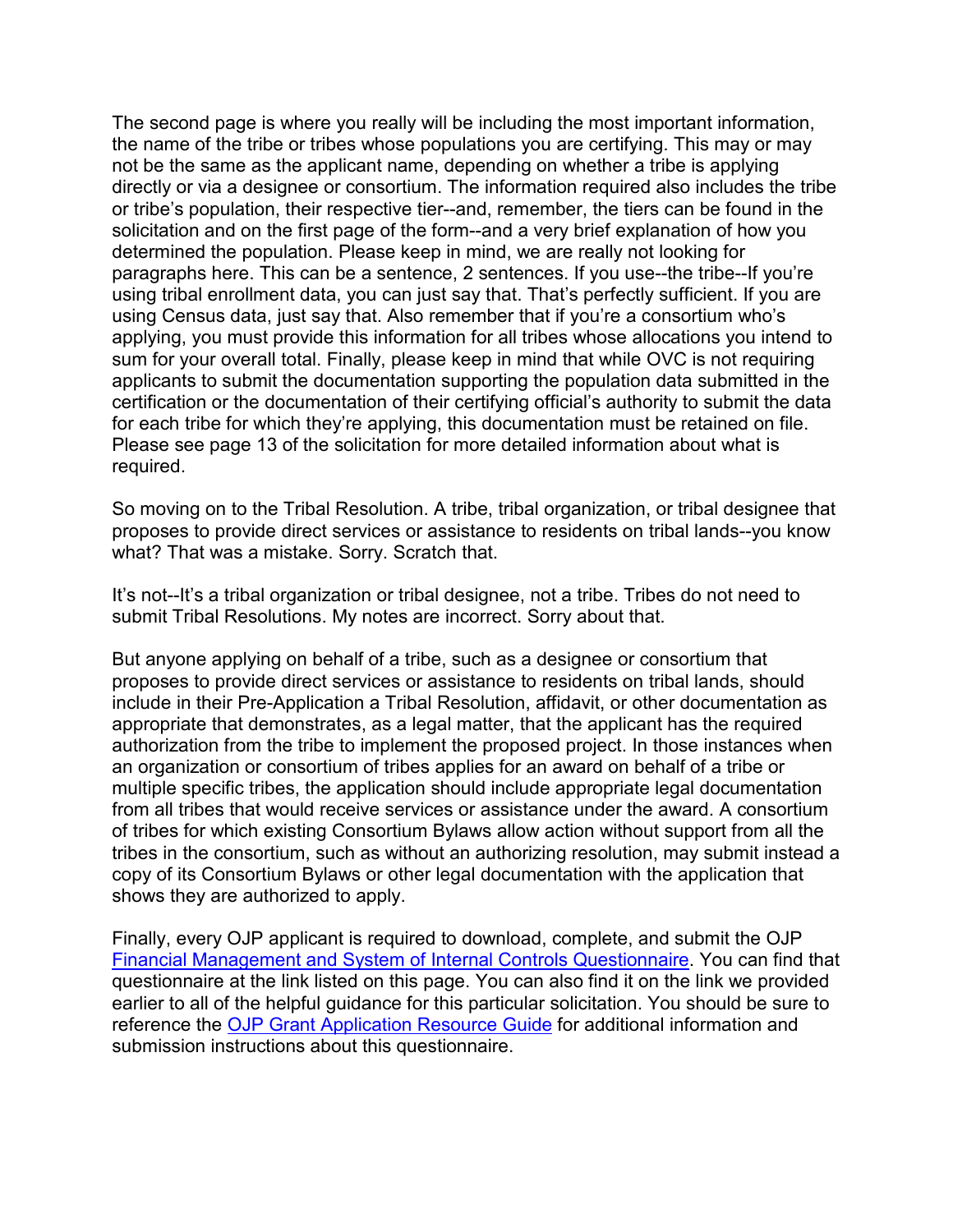You'll note that I keep mentioning the [OJP Grant Application Resource Guide.](https://www.ojp.gov/funding/Apply/Resources/Grant-App-Resource-Guide.htm) That's because a lot of the detailed information that used to appear in OJP solicitations, and oftentimes made our solicitations 20 or 30 pages, has been moved to the [OJP Grant](https://www.ojp.gov/funding/Apply/Resources/Grant-App-Resource-Guide.htm)  [Application Resource Guide.](https://www.ojp.gov/funding/Apply/Resources/Grant-App-Resource-Guide.htm) Hopefully, this will make it a little bit easier to read the solicitations, but if you find yourself having specific questions about any of the solicitation requirements, please be sure to check out the OJP Grant Application [Resource Guide](https://www.ojp.gov/funding/Apply/Resources/Grant-App-Resource-Guide.htm) for more detailed information about all of the elements you will need to submit.

So, in this webinar, I will only very briefly cover the documents that are required as part of the Full Application due June 15th. They are detailed in the solicitation itself, also in the OJP Grant Application Resource Guide. And, again, we will be having a webinar in May, where we will cover them in much more detail.

So please remember that the Full Application will be submitted, only after you receive notification of your eligible allocation from OVC. That's the email that you will expect to receive around May 15th to your authorized rep and your point of contact detailing that you need to log in to the system and where you can go to view your eligible allocation. Once you have the FY 2020 funding allocation that you can apply for, we will need applicants to log in to GMS, as I just said, and revise the project period, assuming that you do not want a 1-year project period. If you want a 1-year project period, you can leave it alone. But if you want anything more than that, please revise it to what you want as a project period. And again, applicants are allowed project periods up to 5 years in 1 year increments so that "ends" date, no matter what the year is, should be December 31st because you're starting on January 1. Applicants will also need to revise their requests for federal funding up to the amount of their OVC funding allocation. So where you originally put \$1.00, you would now put in the amount that you were eligible to apply for. And while it is allowable to request less than what OVC allocates for your tribe, applicants may not request more than what is allocated. Please reference Appendix E in the solicitation, the "Guide to Submitting the Full Application in GMS," for step-by-step instructions.

The Program Narrative that will be submitted this year will be brief, no more than 10 pages, and should focus specifically on what an applicant proposes to do with their funding. Again, there is more detail in the solicitation, and we will cover this in more depth at the May webinar, but for now, you can see the general categories of information you will be required to provide us in your Program Narrative.

The Budget Detail Worksheet and Narrative should be very familiar to those of you who have already applied for OVC funding in the past. As a reminder, the Budget Detail Worksheet and Budget Narrative have been combined into a single document referred to now as the [Budget Detail](https://ojp.gov/funding/Apply/Forms/BudgetDetailWorksheet.htm) Worksheet. Applicants should please use the Excel version. Please break out costs by year, reflecting up to five years total of project activity. Applicants can reference the "Budget Preparation and Submission Information" section of the OJP Grant Application Resource Guide for details on the Budget Detail Worksheet and on the "Budget Information and Associated Documentation," such as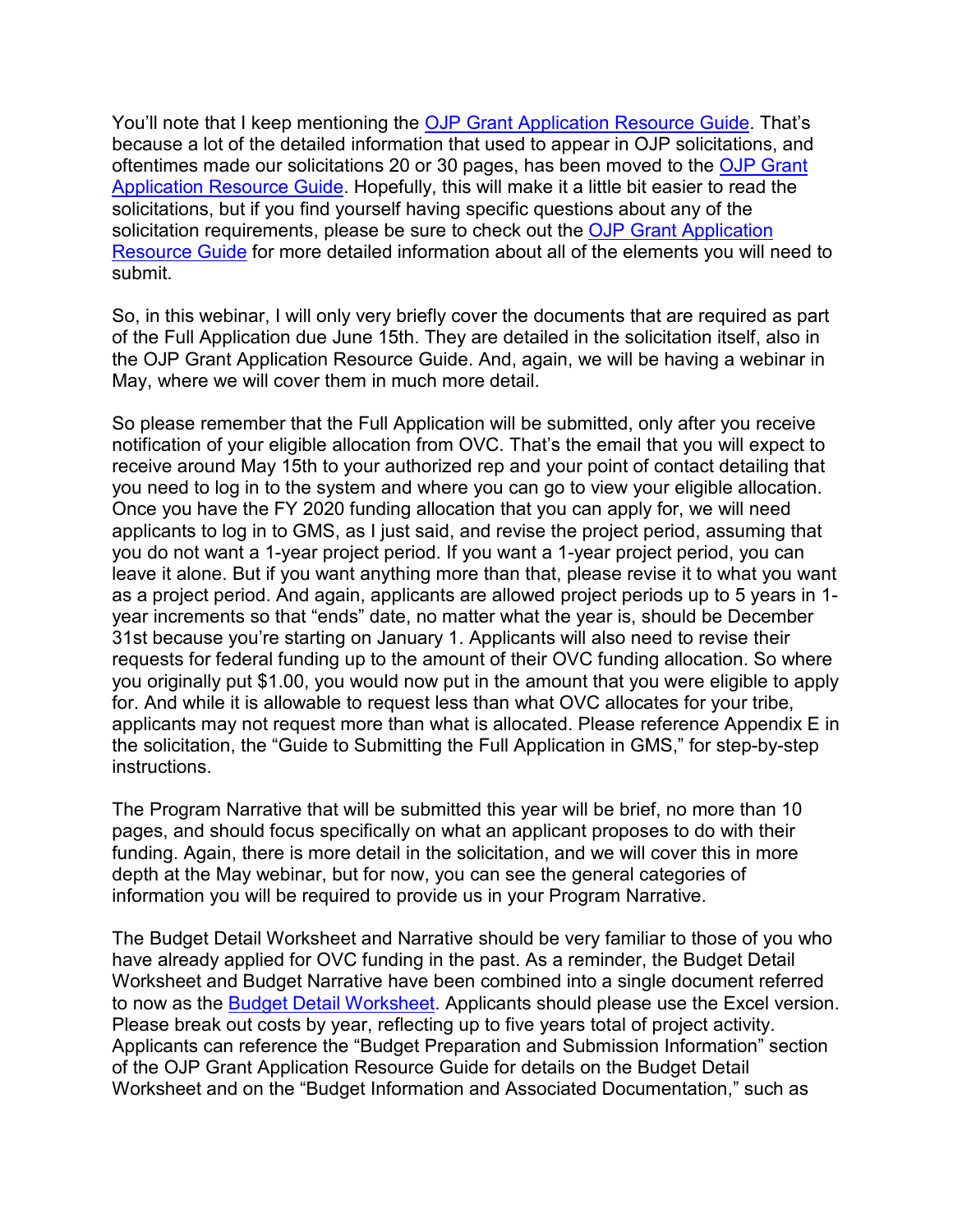information on proposed subawards. For questions pertaining to the budget and allowable or unallowable costs not covered in the solicitation, please be sure to reference the [DOJ Grants Financial Guide.](https://ojp.gov/financialguide/DOJ/index.htm)

Please remember that the proposed budget must be consistent with the Program Narrative and the project period the applicant proposes. One of the issues last year that prevented a number of OVC grantees from quickly accessing their funding was that their Program Narrative included activities and descriptions of services that did not match the proposed costs that were in their budget. When this happens, OVC is forced to put a hold on the funds until either the Program Narrative or the budget can be corrected to match the project being proposed. Also, as I mentioned earlier, the budget may not exceed what OVC allocates, although it is perfectly acceptable to apply for a lesser amount or a project period of less than 5 years. That's up to you.

So there are a variety of other attachments required as part of the Full Application, which we will cover more in depth in May, and for which there is detailed information in the [OJP Grant Application Resource Guide.](https://www.ojp.gov/funding/Apply/Resources/Grant-App-Resource-Guide.htm) Please take time to orient yourself to these requirements, since these are the items--I mentioned this earlier--that, if they're not submitted, can prevent grantees from accessing their funding quickly.

So, moving on to "How to Apply."

Applicants must register in, and submit applications through OJP's Grants Management System, GMS. Please refer to page 15 of the solicitation for detailed information on how to apply in response to the solicitation, and please be sure to call the GMS Help Desk to report any technical difficulties you may have as you try to apply. [888-549-9901 (option 3)]

All Applicants must complete the following steps. You must acquire a Data Universal Numbering System number, a DUNS number. You must register or maintain registration with the System for Award Management database, the SAM database. You must acquire a GMS username and password; then you're going to need to verify your SAM registration in GMS. Search for the funding opportunity in GMS, which just appeared on the previous slide and is also available in the solicitation. And register by selecting the "Apply Online" button associated with the funding opportunity title. Submit a pre---And then, finally, you're going to need to submit a Pre-Application consistent with the requirements of the solicitation. If you have any questions about these steps, again, please consult the [OJP Grant Application Resource Guide.](https://www.ojp.gov/funding/Apply/Resources/Grant-App-Resource-Guide.htm#howToApplyGMS)

As I mentioned previously, Appendix D and Appendix E of the solicitation are critical to helping you apply in GMS and understanding step-by-step what you need to do. It literally provides you screenshots of what you will be seeing in GMS and walks you through the whole, entire process. Just be sure that you differentiate between Appendix D, which is for the Pre-Application, and Appendix E, which is for the Full Application.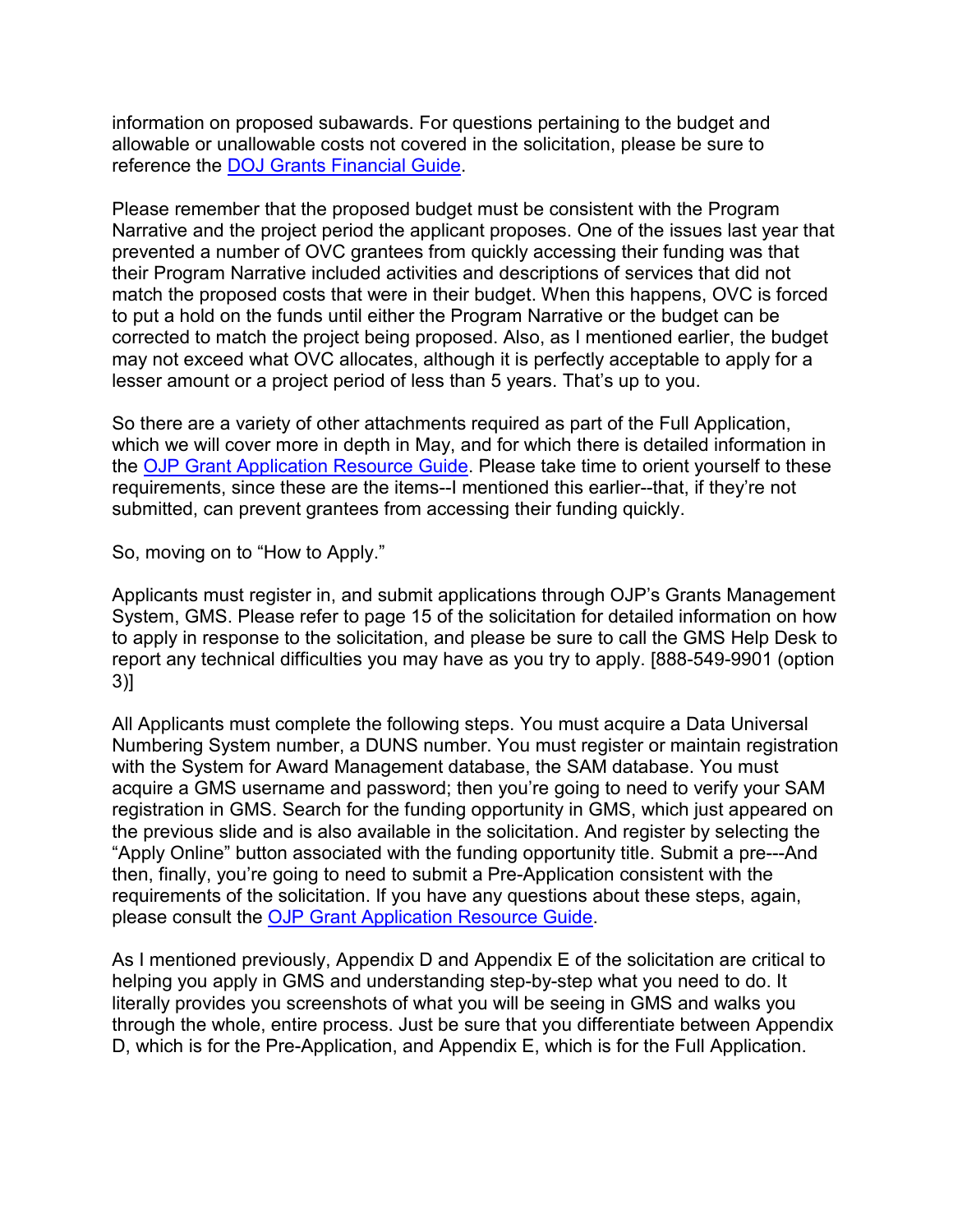An applicant who misses the application deadline due to unforeseen technical difficulties must follow the steps listed on this slide, if they wish to request OVC approval for a late submission of its application. Please note that DOJ does not automatically approve requests for late submissions. If you encounter difficulties in submitting your application by the submission deadline, follow the steps outlined on this slide and in the solicitation. OVC will only consider late submission requests from applicants if they have followed all of the steps listed here. As part of its review of your request, OVC will contact the GMS Help Desk to validate the reported technical issues you encountered. OJP will inform the applicant whether the request to submit a late application has been approved or denied.

This slide summarizes technical issues or failures on the part of the applicant that will not justify a late submission. If you fail to submit your application because of one or more of these issues, OVC will not be able to approve your request for a late submission.

So please be sure to use the checklist on page 35 of the solicitation to make sure that you have completed, uploaded, and submitted all the required documents. Again, these are the documents required for the Pre-Application, due April 30th: SF-424; Population Certification; Tribal Authorizing Resolution, only if you're a designee or a consortium; and the Financial Management and System of Internal Controls Questionnaire.

And this is what is due for the Full Application, due June 15th.

I'm going to pause here before I turn this presentation back over to Mary Jo to take us through the last few slides. I want to thank you all for your time and attention to this webinar. I know this is a lot of complicated information to get through, and I really appreciate your patience as we, sort of, slogged through it. I'm hopeful that if you have additional questions, we can get to them when we get to the question-and-answer part of this presentation.

MARY JO GIOVACCHINI: Thank you, Brecht. So we just have four more slides before we can jump into the questions, and we do have a couple of questions. The slide that you're looking at right now is information about the National Criminal Justice Reference Service. After this webinar, if we are, for some reason, unable to answer all the questions today, or if something comes up afterwards, you can reach out to them, and they will work with Brecht to get an answer to you. You can email them at [grants@ncjrs.gov](mailto:grants@ncjrs.gov) or call them at 800-851-3420. They do have a website that you can visit, [www.ncjrs.gov,](http://www.ncjrs.gov/) and they are open 10:00 to 6:00, Monday through Friday. They are open until 8:00 p.m., the date the solicitation closes, and they are closed on holidays and weekends, and the time that they're open is in Eastern Time.

You can also subscribe to receive their JUSTINFO newsletter or their weekly Funding Newsletter, and you can do that by going to the website that I mentioned. Their Funding Newsletter does come out each Friday, and it announces funding opportunities from all agencies within the Office of Justice Programs. It will also alert you to webinars, such as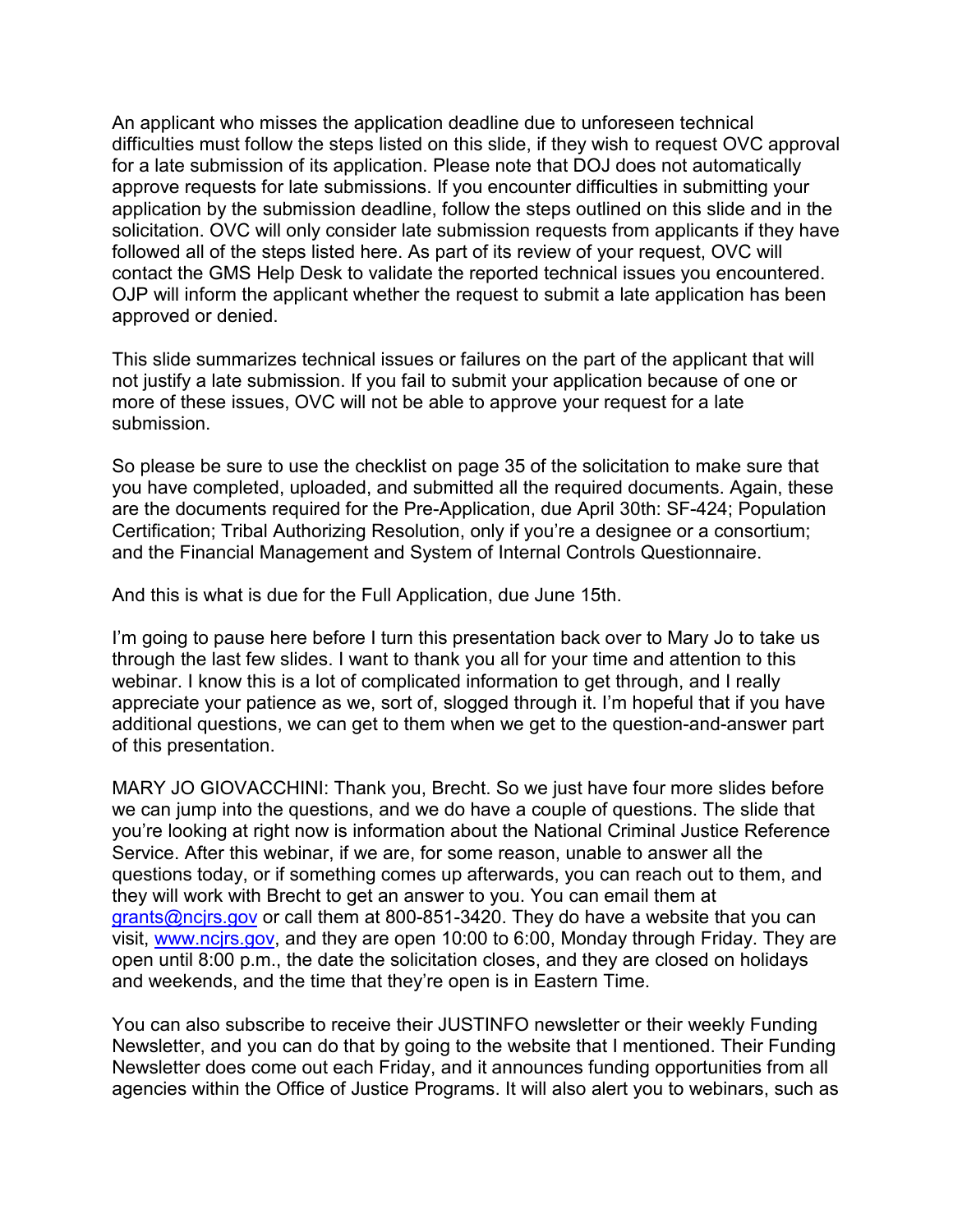this one, and when items have changed or when webinar--the artifacts from the webinars have been posted.

As mentioned, you can contact the Grants Management Help Desk with any technical assistance issues that you might have or need, such as uploading your application. You can reach them at 888-549-9901 and press option 3. They are open 24 hours a day, 7 days a week, including their--federal holidays. You may email them at [GMSHelpDesk@usdoj.gov.](mailto:GMSHelpDesk@usdoj.gov) Again, that is [GMSHelpDesk@usdoj.gov.](mailto:GMSHelpDesk@usdoj.gov)

Here's a list of important websites. Most of these websites have been mentioned throughout the webinar. This slide just, kind of, collects them all in one location to make it easier on you. We have information here about the Tribal Set-Aside--The [Tribal Set-](https://www.ovc.gov/news/tribal-set-aside.html)[Aside webpage](https://www.ovc.gov/news/tribal-set-aside.html) is listed; the [OJP Grant Application Resource Guide](https://www.ojp.gov/funding/Apply/Resources/Grant-App-Resource-Guide.htm) that Brecht had mentioned many times; as well as the **DOJ Grants Financial Guide and the Budget** [Detail Worksheet.](https://ojp.gov/funding/Apply/Forms/BudgetDetailWorksheet.htm)

Lastly, as Brecht had mentioned, there will be an additional webinar on May 21st at- from 1:00 to 2:30, Eastern Time, to discuss the Full Application Submission process.

And at this time, then, we will start answering your questions. As a reminder, please submit your questions to the Q&A box. Again, that can be found under the radio button with the three dots, and when you're submitting your questions, please address it to all presenters or all panelists. That will ensure that everybody on our end will be able to see your questions.

BRECHT DONOGHUE: And this is Brecht again. I'm just going to say, I am taking the lead on answering questions. But as I mentioned at the beginning, I'm joined today by some colleagues from OJP who are here to help me with any tough questions that I can't answer myself. So I want to acknowledge that Kris Brambila from the Office of General Counsel is here. As well as Bruce Whitlock from OJP's Office of the Chief Information Officer, and Bruce has a number of folks from his team who have been critical in helping us set up GMS to, sort of, use it in this unusual way, as we're doing with the Pre-Application and Full Application. So he has Al, Andrew, and Conner available to answer any questions specific to how to use GMS.

MARY JO GIOVACCHINI: So the first question. "If we submit the Pre-Application, are we obligated to submit a Full Application?"

BRECHT DONOGHUE: No. I mean--no, you're not obligated to submit a Full Application. I think that we would ask that you only submit a Pre-Application if you have intent to submit a Full Application. I mean, just from our vantage point, once we run the formula and allot funding for your tribe, that's funding that we are not putting back into the pool for all the other tribes to apply. And it would really--You know, our goal this year, as many of you may be aware, is to get all the funding out to tribes. So we really would like to avoid leaving funding on the table. So, certainly, you're not obligated, but I would encourage you to think carefully about whether or not you intend to apply for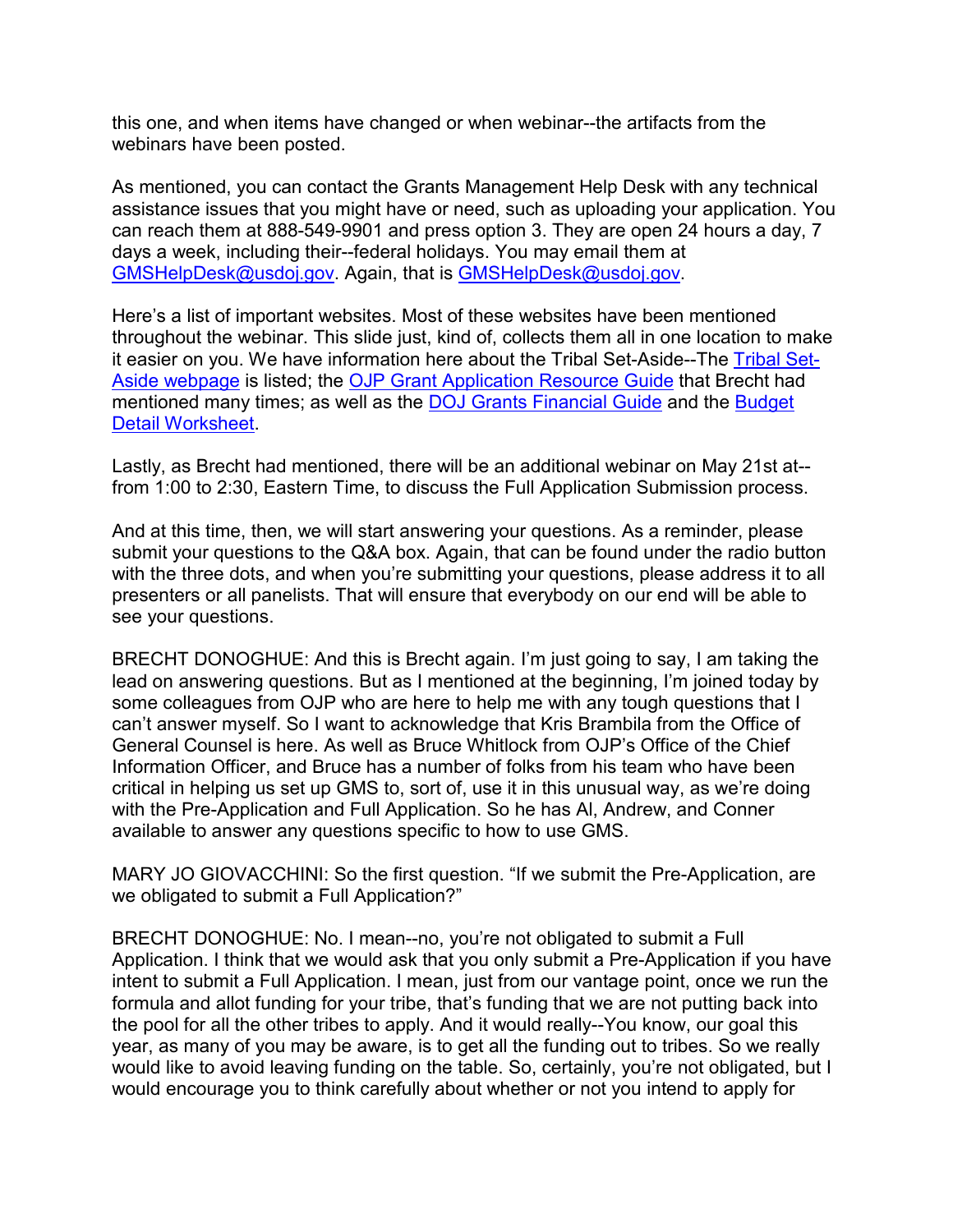funding before you, sort of, go through and submit a Pre-Application because it could potentially mean that funding gets left on the table and not used by other tribes who could use it.

MARY JO GIOVACCHINI: "I'm still not clear on whether or not we can include all those within our service area; for example, tribal and nontribal, since we serve both."

BRECHT DONOGHUE: Yes is the answer. You--So the applicants are telling us what your service population is, or what your--not your ser--what your population is. So if you are intending to provide services to your entire population area, regardless of tribal enrollment or whatever, as long as you have, sort of, a valid basis for what you're basing your number on. Like for example, Census data or potentially, you know, if you have, I don't know, state or local data about who's living on tribal lands or if you have tribal data itself--as long as you have a valid number that you're using as a basis for your population, we are not going to weigh in on what your population is comprised of. You get to tell us what your population is comprised of. I'm going to pause here and just see, because Kris has been extraordinarily helpful to me in thinking through all these population questions. Kris, do you have anything to add to my response?

KRIS BRAMBILA: No, I think that covers it. You know, the tribes--you know, there's such diversity in tribal land bases and tribal population that we're really deferring to the tribes to tell us, you know, what you're--who you're proposing to serve. And, you know, what we would say, you know, I think it would be ideal if you have an existing data set that you can use for this purpose. So if you can repurpose Census data or FIPSA data or some other data that's already out there that you have easy access to, that would be an easy way to do that. But we are not telling you, kind of, what your service area is. If you, you know, provide services only to, you know, enrolled tribal members, you know, on your land base, that's one thing. You know, if you're anticipating providing services to a service area that includes both enrolled members and non-enrolled members, that's fine too. You just need to tell us the number and the basis for that number. As Brecht said. That's just a couple sentences in the certification to let us know what the basis of the Population Certification is.

BRECHT DONOGHUE: Then, one additional thing I'll add on top of what Kris just said is, if you're still having trouble thinking through either what data to use, you know, where to get it, or what you need to have to document it, I would encourage you, if you're an existing OVC grantee, to reach out to your training and technical assistance provider. If you're not an existing grantee, please email that [OVCtribalsetaside@ojp.usdoj.gov](mailto:OVCtribalsetaside@ojp.usdoj.gov) email address because we will put you in touch with someone who can help you think that through.

MARY JO GIOVACCHINI: So, next question is, "I want to confirm that the Financial Capability Questionnaire submitted in January 2020 for the FY 20 CTAS will be acceptable for the OVC VSSAF Pre-Application, assuming nothing has changed."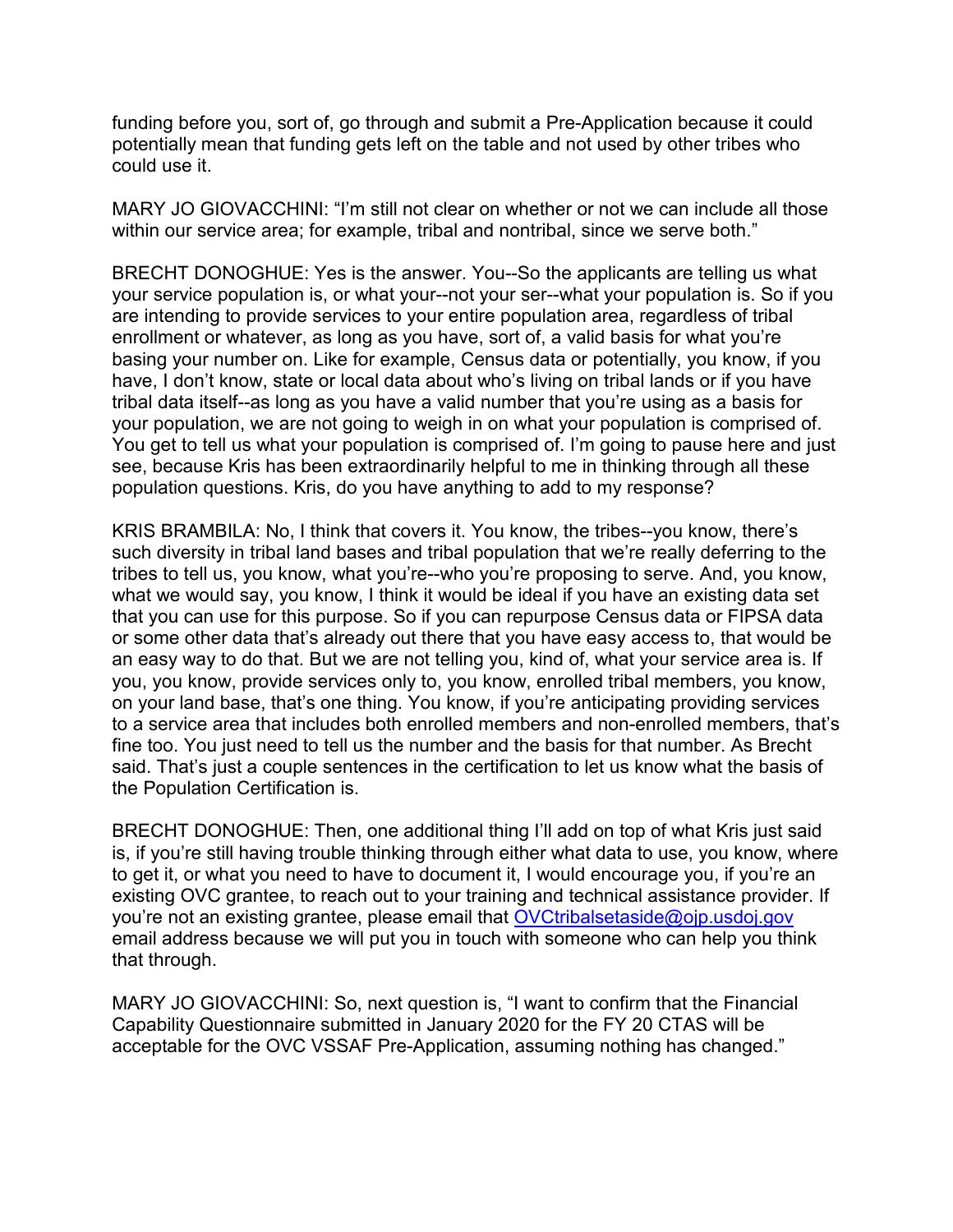BRECHT DONOGHUE: Yeah, that's the critical piece. Assuming that nothing has changed, then that should be fine and, in fact, I believe--and I think we got the question last time and Al confirmed it. But I might ask him to confirm it again--that when you go in to apply, assuming that you're using the same username and password that you applied under for CTAS, I think that the form just automatically pre-populates in, and you probably won't have to do much. But, Al, can you confirm that?

Al, I think you're still on mute. There you go.

AL RODDY: Yes, Brecht, I had a lag. I had to unmute. So, yes, that's correct. As long as they're using the same user ID, the FCQ form will already be there from their last application. It will populate into their Tribal Set-Aside Application.

BRECHT DONOGHUE: Thanks.

MARY JO GIOVACCHINI: "Does the Population Certification Form need any actual signature from our tribal office?" They don't see a signature line on the form.

BRECHT DONOGHUE: Yeah, so there's a line--they're right. There's not a signature line for, like, a wet signature on the form. What they'll need to do is type in the name of their certifying official. And again, remember, for purposes of this particular form, that's the name of the person who's actually applying in GMS. So I understand there may be, you know, additional layers of approval that you would need to go through for your particular tribe. You might need to get signed off from your Tribal Enforcement Officer or Tribal Chair or whatnot, but that's not what we need on the actual form. On the actual form, we just need the name of the person who is applying in GMS.

MARY JO GIOVACCHINI: "If our tribe already receives Tribal Set-Aside funding through OVC starting in 2019, can we apply for this funding as well?"

BRECHT DONOGHUE: Yes, you can. The only thing, like I said, you want to be thinking about is making sure that when you apply for this funding, you're either expanding your existing program, so if there's unmet need in your community that your current program- -you know, you might need to hire additional staff or you might need additional resources. That's perfectly acceptable. Or if, for example, you're planning this program is going to end, you know, I don't know, 2022, and you want to plan for beyond that, you could use that to expand sort of the lengths of your program. But you can't duplicate or replicate the exact, same services that you're already funding or already, you know, getting OVC funding for. So it can't literally be, like, you're now paying your social worker double--[Chuckles]--what they got previously. It has to be sort of an expansion of services, or a continuation of services, or brand-new services. I mean, it might be that you have a child abuse program, and now you want to focus on victims of elder abuse. So that would also be perfectly acceptable, but the short answer to that question is yes, you are more than welcome to apply.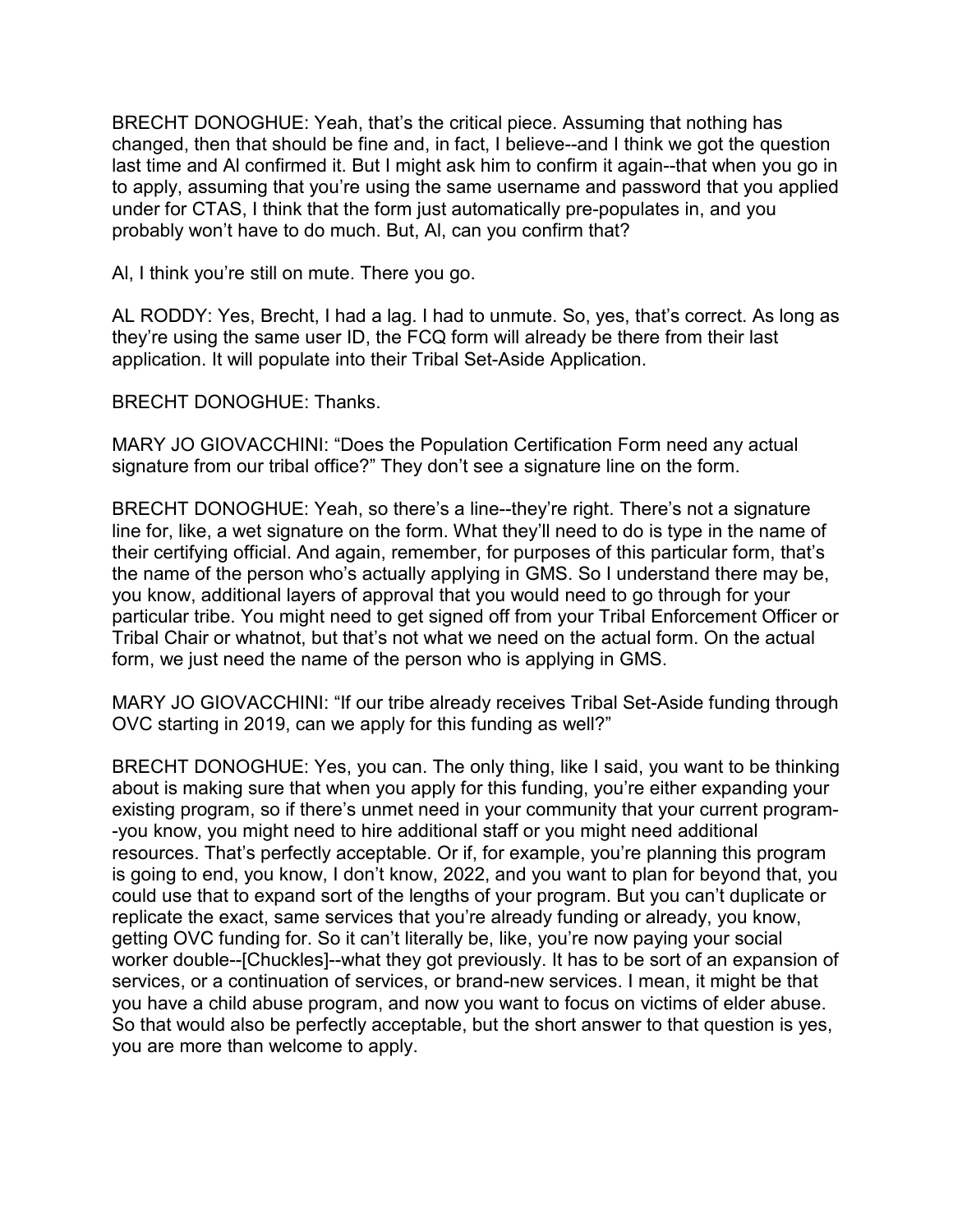MARY JO GIOVACCHINI: "If we are a tribal organization, do we need to submit a Resolution?"

BRECHT DONOGHUE: No, you do--if you are a federally recognized tribe, applying as a federally recognized tribe, you do not need to submit a Tribal Resolution. That's-- Sorry, I said that earlier. It was just I misspoke as I was speaking. The only people that have to--Or the only applicants that need to apply, need to submit a Tribal Resolution, would be a designee; for example, like, a nonprofit that is applying on behalf of the tribe but is not, you know, affiliated with the tribe, is not the tribe, or consortia that is applying on multiple tribes, and in that case, the consortium could also--instead provide their bylaws. If, for example, they are already authorized to apply for applications on behalf of their members, then they also would not need to submit a Tribal Resolution. They would need to just submit whatever legal documentation they have to apply on behalf of those tribes. And since I said the word "legal," I'm going to see if Kris has anything to add to what I just said or to correct anything I just said.

KRIS BRAMBILA: Sure. This is Kris Brambila. Just--no, I think that's correct, Brecht. The federally recognized Indian tribes may apply; they don't need to provide a Resolution. If an organization applying as a designee or an organization that's a tribal consortium would need to submit some additional legal documentation--a Resolution or some bylaws or something of that nature--to substantiate their authority to apply on behalf of the tribe. The funding will be allocated on a per-tribe basis. And so, for example, a nonprofit organization that is, you know, say on a reservation, could not just come in on its own. It could come in as a designee, and in that case, they would need to have some authority from the tribe to apply. Typically, that would be a Tribal Resolution.

MARY JO GIOVACCHINI: So the next question's dealing with "the slides," so I'll take that. The slides, transcripts, and a recording for today's webinar will be posted to the OVC website in approximately 5 to 7 business days. You will receive an email notifying you when that stuff has been posted, along with links to those items. But we will not email the actual presentation to you.

"Will this be a yearly solicitation, or is this our tribe's only shot to apply for the next 5 years?"

BRECHT DONOGHUE: I don't know that I can really speak to that. I mean, I guess what I can say is, you know, pending availability of funding, you know, we obviously-- Congress authorizes our funding each year and makes an appropriation. So this is all based on what Congressional appropriations end up being. But, assuming that there is ongoing Congressional appropriations for a Tribal Set-Aside, my understanding currently is that the intent is to continue this as a Formula Program in future years and to refine it and improve it going forward. Again, that is always subject to change, but that is my understanding of the current plan, pending availability of funding.

MARY JO GIOVACCHINI: Thank you. One second here. "A number of our remote villages in Alaska still speak their native language primarily and English as a second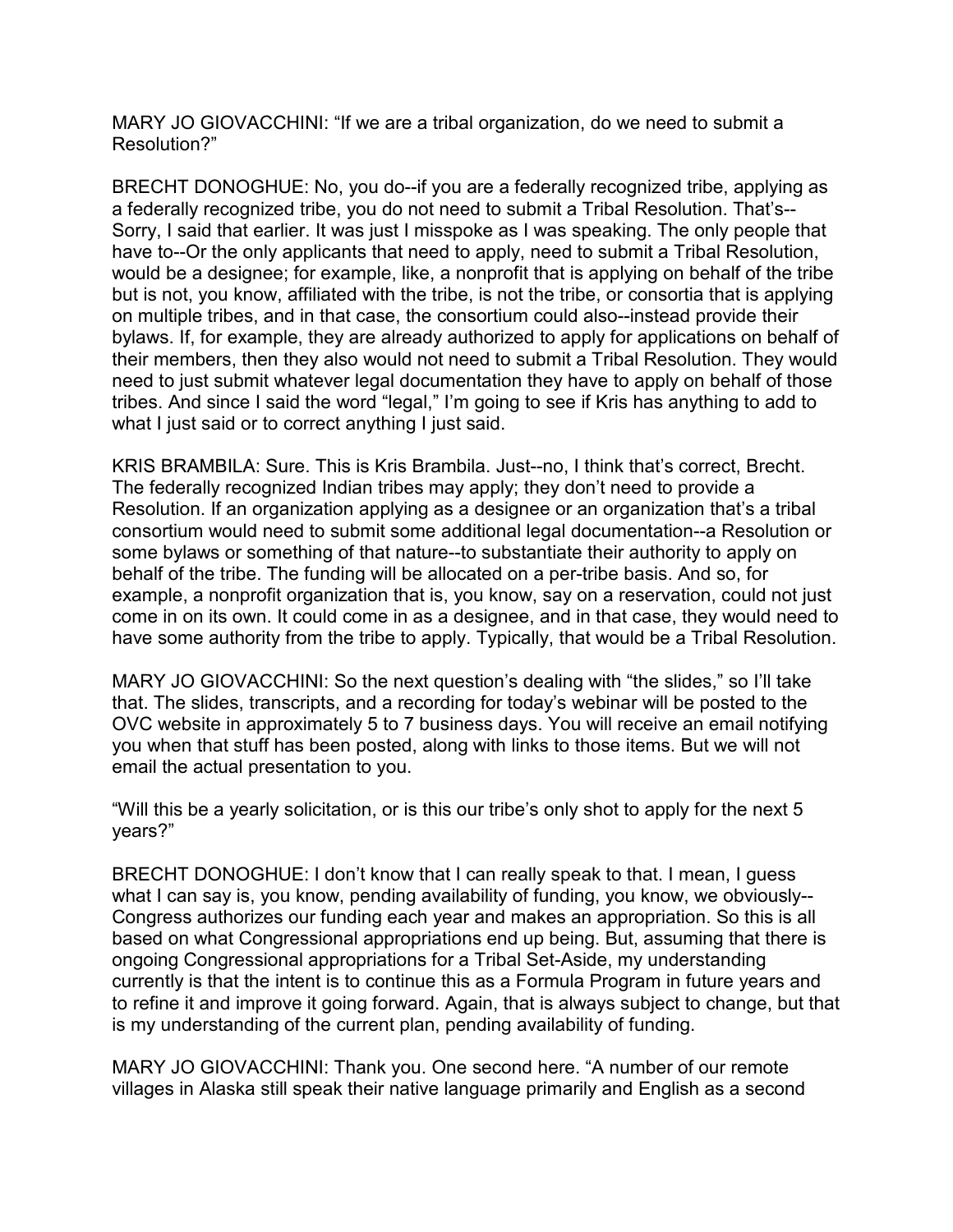language. Do you have accommodations for ESL grantees? It gets tricky assisting these tribes with some of the requirements."

BRECHT DONOGHUE: Currently, we do not have any ESL accommodations. That's certainly something for us to think about going forward. I do hope that the fact that we are providing assistance with the Population Certification Form can at least help with that aspect of the application, and I would encourage those tribes if they're already grantees to reach out to their TTA providers or, if not, to email the OVC Tribal Set-Aside email. I think that that is interesting information and a good point. It actually is something I have heard previously, and it's something for us to consider going forward. So thanks for that feedback.

MARY JO GIOVACCHINI: "We are--We have a current OVC grant with different funding cycles, 3 years each." They don't specify which grants. "Are we allowed to apply for this funding, or do we need to wait for the other ones to expire?"

BRECHT DONOGHUE: No. That's very similar to the question that was asked earlier. And if you have an FY 18 or FY 19 OVC Award, you do not need to wait until that funding has expired to apply for this funding. Again, all of the things that I said previously apply. You know, you need to be sure you're not duplicating what you already are being funded for. But assuming that you want to expand your program, implement a different type of program, or, you know, any of those kinds of things, then yes, you are perfectly welcome to apply.

MARY JO GIOVACCHINI: "If we have a service area of a 25-mile radius from our tribal headquarters, can we use Census data for all individuals in that area?"

BRECHT DONOGHUE: Yes.

MARY JO GIOVACCHINI: "Will there be help--"

BRECHT DONOGHUE: [Chuckles] That's just--it's very straightforward.

KRIS BRAMBILA: Brecht?

BRECHT DONOGHUE: Yes. [Chuckles] Yes? No?

KRIS BRAMBILA: And, Brecht, this is Kris Brambila. You know, I think that's up to the tribe to determine whether that's a reasonable approximation…

BRECHT DONOGHUE: Yes.

KRIS BRAMBILA: …of its victims' service scope that it anticipates providing under the program. Census data, typically, we would--that's certainly a valid source of--that can support that certification; and if that makes sense for your tribe, if that's where you're going to be providing services, then that would make sense. I would say, you know, I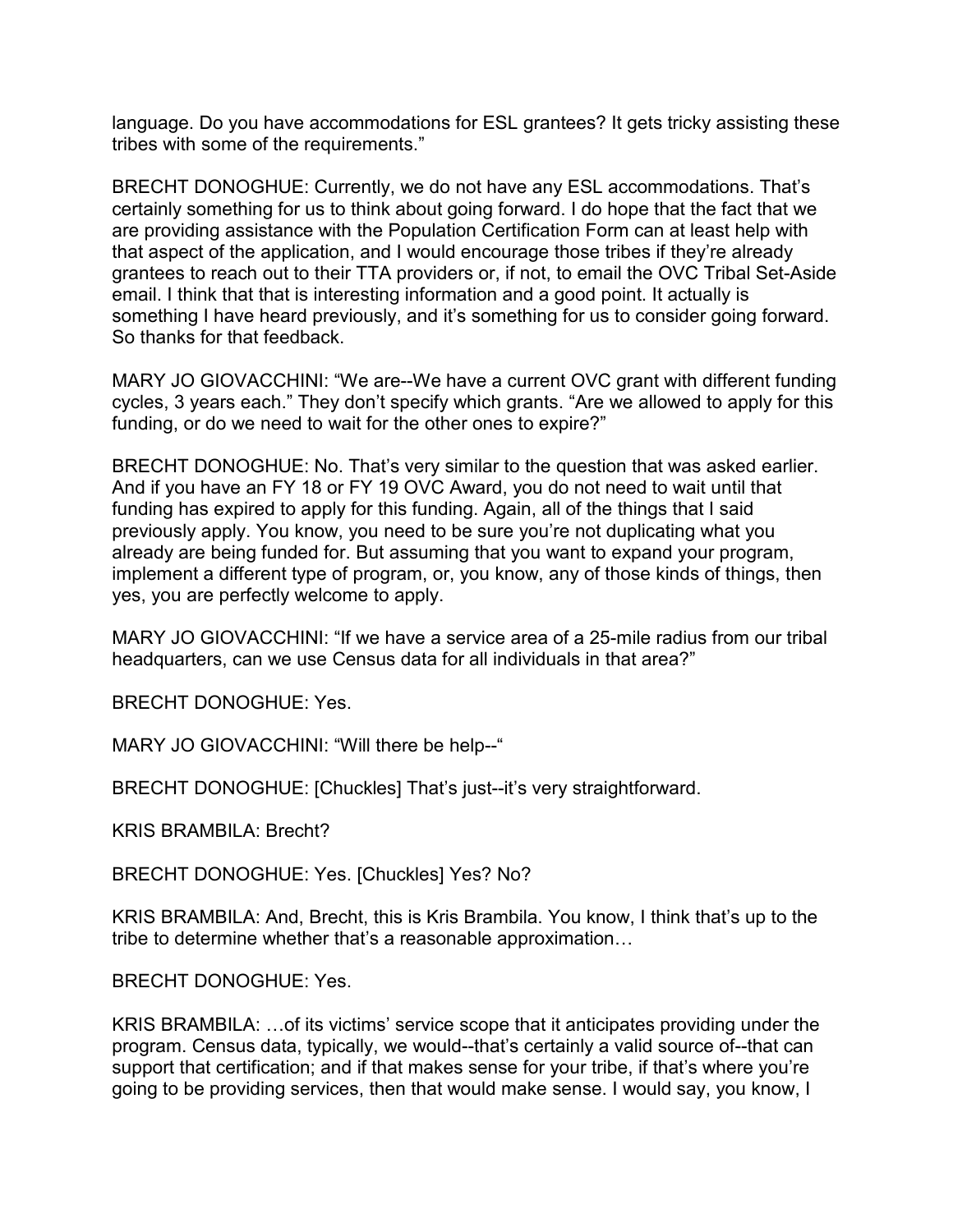think, one guidepost is to look at what you're certifying in other contexts, so if there's other federal programs which are certifying population or other victim service programs where that's relevant, then you provided data in other contexts, look at that and make sure it's--you know, try to make sure it's consistent. But yeah, generally we would defer to the tribe's determination of that.

MARY JO GIOVACCHINI: "Will there be help completing this application process for newcomers?"

BRECHT DONOGHUE: So, again, the piece that we can help with is the Population Certification Form. That's unfortunately the only piece right now that we are allowed to provide assistance with. But I'm hopeful, since that is the one new piece that is new and is unlike anything that, you know, prior grantees would have done before, that that will be valuable to folks. So, if you need assistance with the Population Certification Form, you can reach out. If you're a current grantee, you can reach out to your OVC Training and Technical Assistance provider, either Unified Solutions or Fox Valley. If you are not a current grantee, then please email [OVCtribalsetaside@ojp.usdoj.gov](mailto:OVCtribalsetaside@ojp.usdoj.gov) and we will put you in touch with someone who can assist you, but that, right now, is the only piece of the application that we can assist with.

MARY JO GIOVACCHINI: "Can a tribe provide services to victims of crime who are enrolled to their tribe, regardless of where they reside?"

BRECHT DONOGHUE: So, assuming that--so I'm going to also see what Kris wants to say. But my initial take on that would be, if the tribe is--can just, like, can say, justify that they will be providing services to those grantees, you know, even if they're in, like, a remote location, then I think that would be allowable. However, you'd have to really think through how you are providing services to, you know, tribal members who maybe were not in--like, on tribal lands or whatever. So if there's, like, a plan for medical telehealth or something like that, and your service population that you're telling us what it is matches the services that you're providing, then I think that that is justifiable. But, again, the population you provide us really should correlate with the services that you intend to provide. Kris, do you have anything to add to that?

KRIS BRAMBILA: Sure, yeah. This is Kris Brambila again. The--I think there are two issues there. One is what you certify as your population for the basis of the formula, and that can include--certainly, can include enrolled members of your tribe who are not living on tribal lands, living in other jurisdictions. So that's fine, I mean, if that's what your tribe--you know, if that's part of your population, then that's acceptable. The scope of services that you're funding under this--so that's kind of a part-two question. You know, the second part of the application, you come in with the full budget, you know, as to what victim service projects you are going to be funding. Certainly I think there are some existing tribal projects that OVC funds that are--that reach beyond just the geographic boundaries of a tribe, and so then there are many tribes with populations, you know, folks that live in other areas, in other jurisdictions. I think, you know, those jurisdictional issues are things that you would have to work out in determining what kind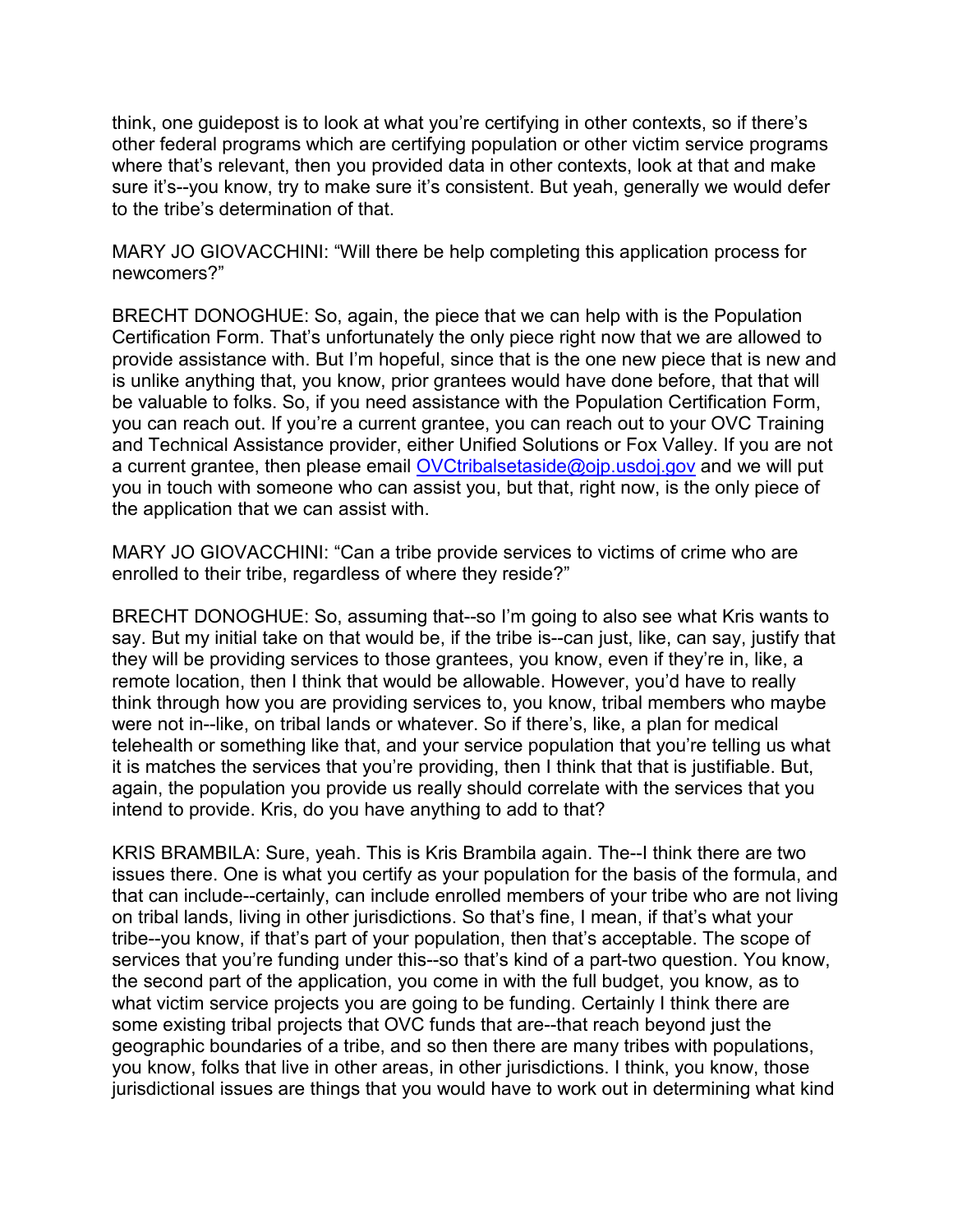of project--what that project's going to look like. But certainly it's not prohibited with the funding, so that's allowable.

MARY JO GIOVACCHINI: And then, Brecht, this is our last question right now and--oh, another one just popped up. But this next question is similar to other ones that have already been answered, but I am going to read it. "If our tribal consortium was awarded funding for FY--for 2019, but our budget spans 5 years, would we need to revise our current budget for our TVSSA funding before we apply for 20--FY20 funding in this new RFP?" So they have…

BRECHT DONOGHUE: I don't think…

MARY JO GIOVACCHINI: …current funding…

BRECHT DONOGHUE: Yeah…

MARY JO GIOVACCHINI: …and they want to know if they can revise it.

BRECHT DONOGHUE: I don't think they would need to revise their current award unless--yeah, no. I would say the answer generally would be no unless there's- because I can envision that, for example, if you receive an allocation of funding, and then, as you're thinking through the services that you want to provide with this new funding, you might want to make a change to your existing grant. And that would be allowable and you could do that and submit a Grant Adjustment Notice for that. But at this point in the process, I can't imagine a scenario where you would need to make any changes to your existing grant, so--and it does not impact your ability to request or apply for this funding.

MARY JO GIOVACCHINI: And this one is similar, but with a little bit of a twist. "We help victims, tribal and nontribal. We also help victims that are from other surrounding tribes. Do we access those tribal populations, as well as our own tribal population? Also, do we access the city's population in each of those cities or towns that we serve?"

BRECHT DONOGHUE: So I'm going to maybe throw this to Kris to answer. I know we got a similar question last time about other tribes, and I'm not sure we landed specifically on an answer. I don't know if Kris has had more time to think about it. But, Kris, do you want to take a stab at this one?

KRIS BRAMBILA: Yeah, I mean, I think there's overlapping, you know, jurisdictions. It gets a little complicated, I think. You know, you have to look at the specific circumstances of what services you intend to provide and where your service populations are. I think, and I'd also encourage you to look, you know, applicants to look at, you know, for each tribe, what has the historical, you know, service population been for these services or equivalent services. So, you know, if you're providing, you know, services primarily to, you know, enrolled tribal members within a geographic area that encompasses the tribal territory as well as parts of the, you know, say, the adjacent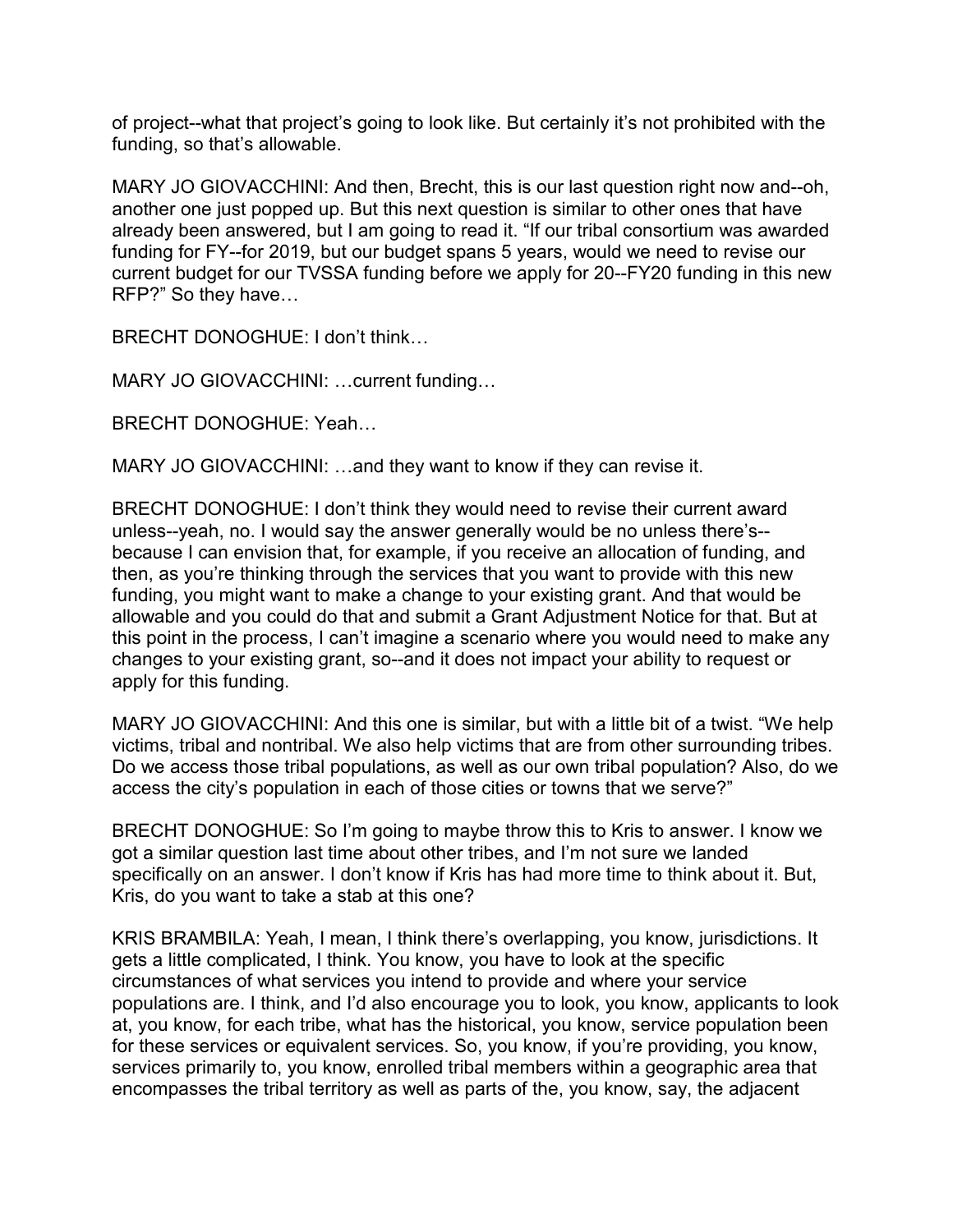community, you know, I think you'd have to look at what that looks like in terms of population numbers. If your tribe is providing services in a service area that encompasses, you know, a reasonably--and I think the touchstone is reasonableness here. You know, I think, if you look at what the reasonable reach of this, of your program is going to be. But if you are providing services in a service area that is--encompasses members of other tribes and nontribal folks that aren't, you know, tribal members in any tribe, for example, you know, I think, reasonably you could encompass that. Preferably, you'd use an existing data set that already captured the scope of that and not try to reinvent the wheel there. But, you know, it's hard to weigh in. There's--you know, there's diversity between tribes is, you know, too much to weigh in specifically on that question for your specific circumstance. But, you know, I think you should look at what you certified in the past in other programs, what's a reasonable proxy for the services you're going to be providing under this program or that you aim to provide, and look at whether that's reasonable. You know, would someone who's looking at whatever you're certifying--you know, for example, an outside auditor--find the population figure that you certified as a reasonable proxy for the, you know, the scope of your victim services programs.

BRECHT DONOGHUE: Thanks, Kris.

MARY JO GIOVACCHINI: "Is the funding limits for the entire 5-year period, or is it per year, \$350,000 spread over 5 years?"

BRECHT DONOGHUE: So there's two aspects to that I want to address. The first is, again, it is the applicant who determines how long they want their project period to be. So once you get your number, your amount that you're eligible to apply for, you can take a look at it and say, "Is this enough funding to last us a year, 2 years, 3 years, all the way up to 5 years?" So, you know, if you have a very, very big program, the amount might only be enough to submit--you know, to go in for 1 year versus if you were a much smaller program, a smaller tribe, well, gosh, it might actually go for 3, 4, or 5 years. So that is 100 percent up to the applicant.

The other piece I just want to touch on here, though, is the dollar amount you mentioned, which is--we put that in the solicitation. That was an example of what we imagined a dollar amount might be for the sort of base amount. It will ultimately be dependent on how many tribes apply. So it could potentially be a little higher, it could be lower, but that's around the range we're aiming for. So when you're thinking about it, you can sort of have that in your head, but I don't want you to get set on that number because it could change, based on how many tribes apply.

MARY JO GIOVACCHINI: "If my particular state travel ban is still in effect at the time of required national meetings, how will that be handled?"

So the answer to that question is I think there are a lot of unknowns there about what will be coming down the road, as far as travel. You can anticipate that OVC will be providing guidance to any of our FY 20 grantees as soon as we know what will be